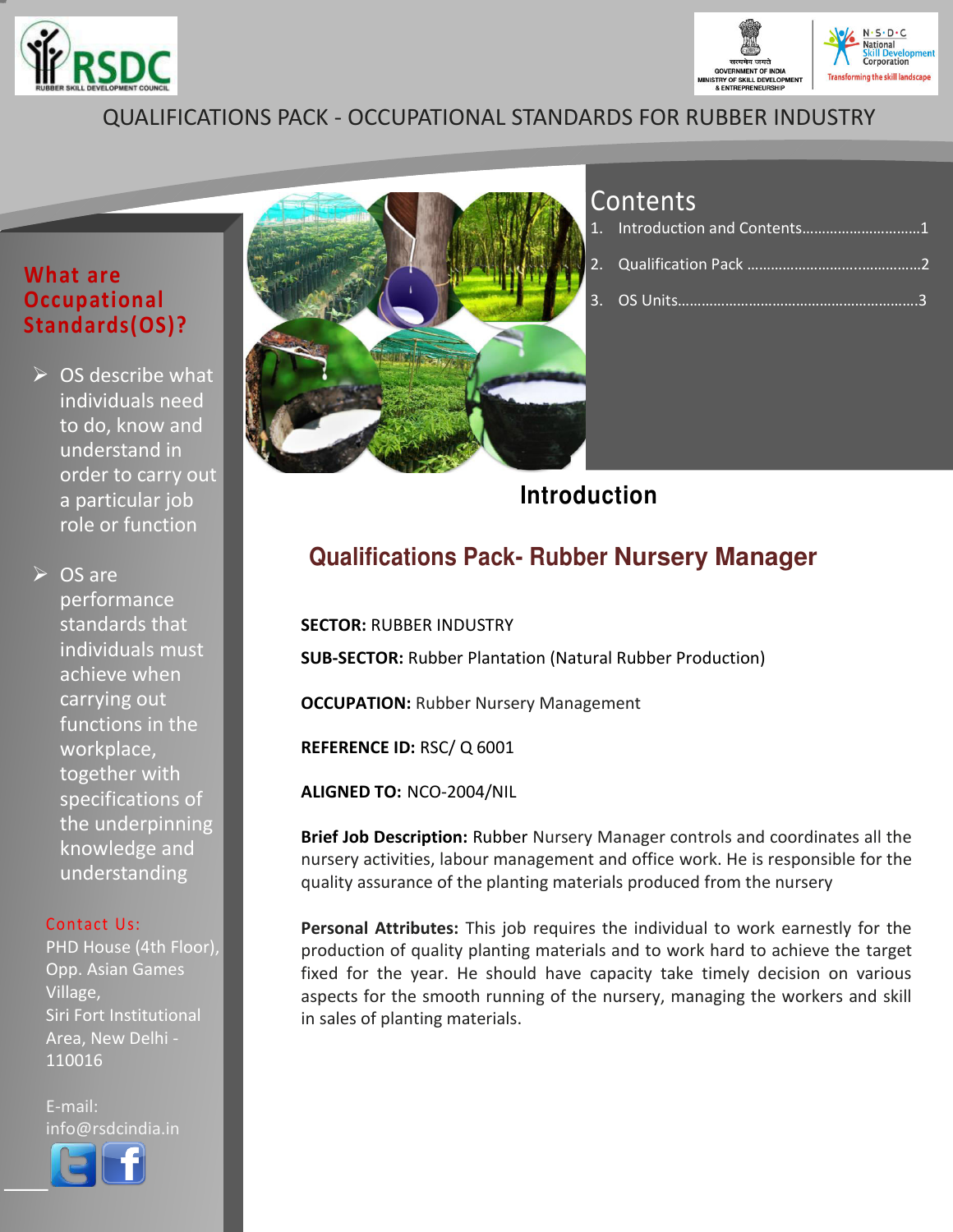

Job Details

Job Details





#### *Qualifications Pack For Rubber Nursery Managernt*

<span id="page-1-0"></span>

| <b>Qualifications Pack Code</b> | <b>RSC/Q 6001</b>                               |                               |          |
|---------------------------------|-------------------------------------------------|-------------------------------|----------|
| <b>Job Role</b>                 |                                                 | <b>Rubber Nursery Manager</b> |          |
| <b>Credits(NSQF)</b>            | <b>TBD</b>                                      | <b>Version number</b>         | 1.0      |
| <b>Sector</b>                   | <b>Rubber Industry</b>                          | <b>Drafted on</b>             | 07/11/13 |
| Sub-sector                      | <b>Natural Rubber (NR)</b><br><b>Production</b> | Last reviewed on              | 27/03/15 |
| <b>Occupation</b>               | <b>Rubber Nursery</b><br><b>Management</b>      | Next review date              | 27/03/16 |
| <b>NSQC Clearnace on</b>        | 20/07/2015                                      |                               |          |

| <b>Job Role</b>                                                   | <b>Rubber Nursery Manager</b>                                                                                                                                                                                                                                                                                                                     |
|-------------------------------------------------------------------|---------------------------------------------------------------------------------------------------------------------------------------------------------------------------------------------------------------------------------------------------------------------------------------------------------------------------------------------------|
| <b>Role Description</b>                                           | Rubber Nursery Manager controls and coordinates all the nursery<br>activities, labour management and office work. He is responsible<br>for the quality assurance of the planting materials produced from<br>the nursery.                                                                                                                          |
| <b>NSQF level</b>                                                 | 6                                                                                                                                                                                                                                                                                                                                                 |
| <b>Minimum Educational</b>                                        | Graduate in Plant Science (Botany/Agriculture/Horticulture, etc)                                                                                                                                                                                                                                                                                  |
| Qualifications*                                                   | Basic knowledge of computer operations (MS Office, Excel,                                                                                                                                                                                                                                                                                         |
| <b>Maximum Educational</b><br>Qualifications*                     | PowerPoint etc.)                                                                                                                                                                                                                                                                                                                                  |
| <b>Training</b><br>(Suggested but not mandatory)                  | Training in all aspects of nursery management                                                                                                                                                                                                                                                                                                     |
| <b>Minimum Job Entry Age</b>                                      | 18 years                                                                                                                                                                                                                                                                                                                                          |
| <b>Experience</b>                                                 | A plant science graduate with minimum 6 months farm                                                                                                                                                                                                                                                                                               |
|                                                                   | management is desirable.                                                                                                                                                                                                                                                                                                                          |
| <b>Applicable National Occupational</b><br><b>Standards (NOS)</b> | Compulsory:<br>RSC/N 6001 (Managing of seedling nursery)<br>1.<br>RSC/N 6002 (Quality control and dispatching of planting<br>2.<br>materials)<br>RSC/N 5009 (Human Resource Management and welfare)<br>3.<br>4. RSC/N 5010 (Documentation & Office management)<br>RSC/N 5011 (Problem identification and solving)<br>5.<br>Optional:<br><b>NA</b> |
| <b>Performance Criteria</b>                                       | As described in the relevant OS units                                                                                                                                                                                                                                                                                                             |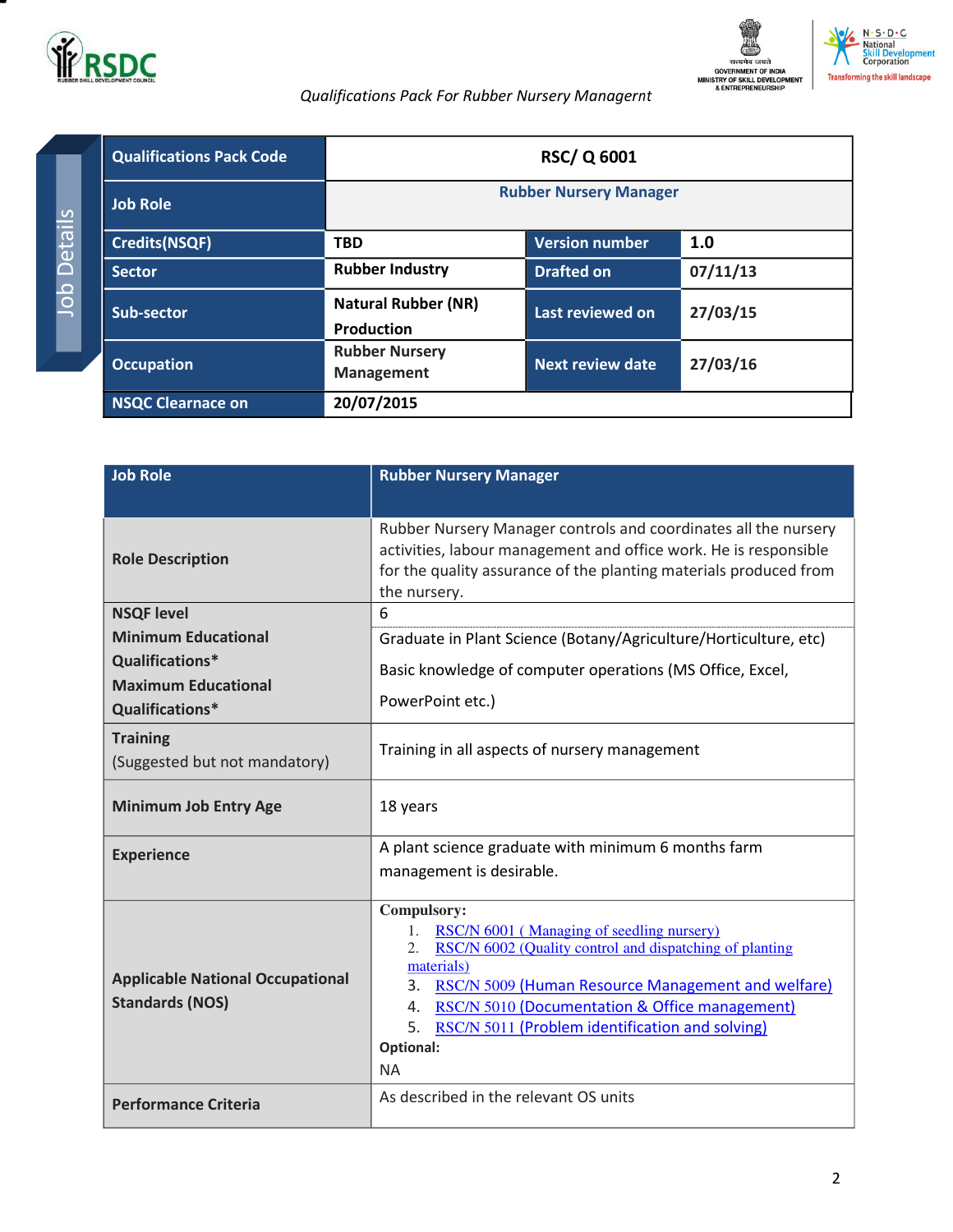





| <b>Keywords / Terms</b>       | <b>Description</b>                                                               |
|-------------------------------|----------------------------------------------------------------------------------|
| Sector                        | Sector is a conglomeration of different business operations having similar       |
|                               | businesses and interests. It may also be defined as a distinct subset of the     |
|                               | economy whose components share similar characteristics and interests.            |
| Sub-sector                    | Sub-sector is derived from a further breakdown based on the characteristics      |
|                               | and interests of its components.                                                 |
| Occupation                    | Occupation is a set of job roles, which perform similar/related set of           |
|                               | functions in an industry.                                                        |
| Function                      | Function is an activity necessary for achieving the key purpose of the sector,   |
|                               | occupation, or area of work, which can be carried out by a person or a group     |
|                               | of persons. Functions are identified through functional analysis and form the    |
|                               | basis of OS.                                                                     |
| Job Role                      | Job role defines a unique set of functions that together form a unique           |
|                               | employment opportunity in an organization.                                       |
| <b>OS</b>                     | OS specify the standards of performance an individual must achieve when          |
|                               | carrying out a function in the workplace, together with the knowledge and        |
|                               | understanding they need to meet that standard consistently. Occupational         |
|                               | Standards are applicable both in the Indian and global contexts.                 |
| Performance Criteria          | Performance Criteria are statements that together specify the standard of        |
|                               | performance required when carrying out a task.                                   |
| <b>NOS</b>                    | NOS are Occupational Standards which apply uniquely in the Indian context.       |
| <b>Qualifications Pack</b>    | Qualifications Pack Code is a unique reference code that identifies a            |
| Code                          | qualifications pack.                                                             |
| <b>Qualifications Pack</b>    | Qualifications Pack comprises the set of OS, together with the educational,      |
|                               | training and other criteria required to perform a job role. A Qualifications     |
|                               | Pack is assigned a unique qualification pack code.                               |
| Unit Code                     | Unit Code is a unique identifier for an Occupational Standard, which is          |
|                               | denoted by an 'N'.                                                               |
| Unit Title                    | Unit Title gives a clear overall statement about what the incumbent should be    |
|                               | able to do.                                                                      |
| Description                   | Description gives a short summary of the unit content. This would be helpful     |
|                               | to anyone searching on a database to verify that this is the appropriate OS      |
|                               | they are looking for.                                                            |
| Knowledge and                 | Knowledge and Understanding are statements which together specify the            |
| Understanding                 | technical, generic, professional and organizational specific knowledge that an   |
|                               | individual needs in order to perform to the required standard.                   |
| <b>Organizational Context</b> | Organizational Context includes the way the organization is structured and       |
|                               | how it operates, including the extent of operative knowledge managers have       |
|                               | of their relevant areas of responsibility.                                       |
| <b>Technical Knowledge</b>    | Technical Knowledge is the specific knowledge needed to accomplish specific      |
|                               | designated responsibilities.                                                     |
| Core Skills or Generic        | Core Skills or Generic Skills are a group of skills that are key to learning and |
| <b>Skills</b>                 | working in today's world. These skills are typically needed in any work          |
|                               | environment. In the context of the OS, these include communication related       |
|                               | skills that are applicable to most job roles.                                    |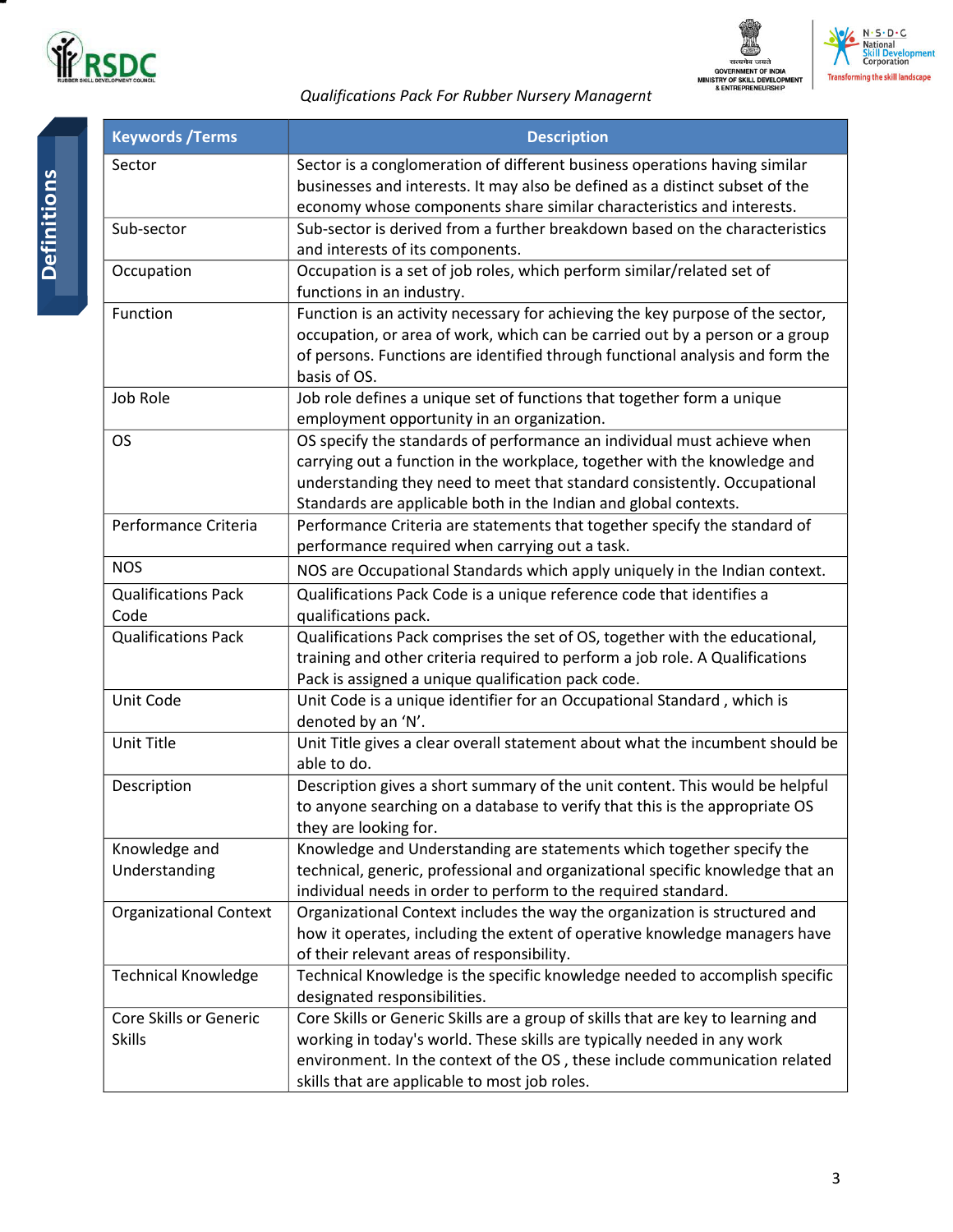







## **National Occupational Standard**



Overview:

<span id="page-3-0"></span>This unit is about Nursery development and management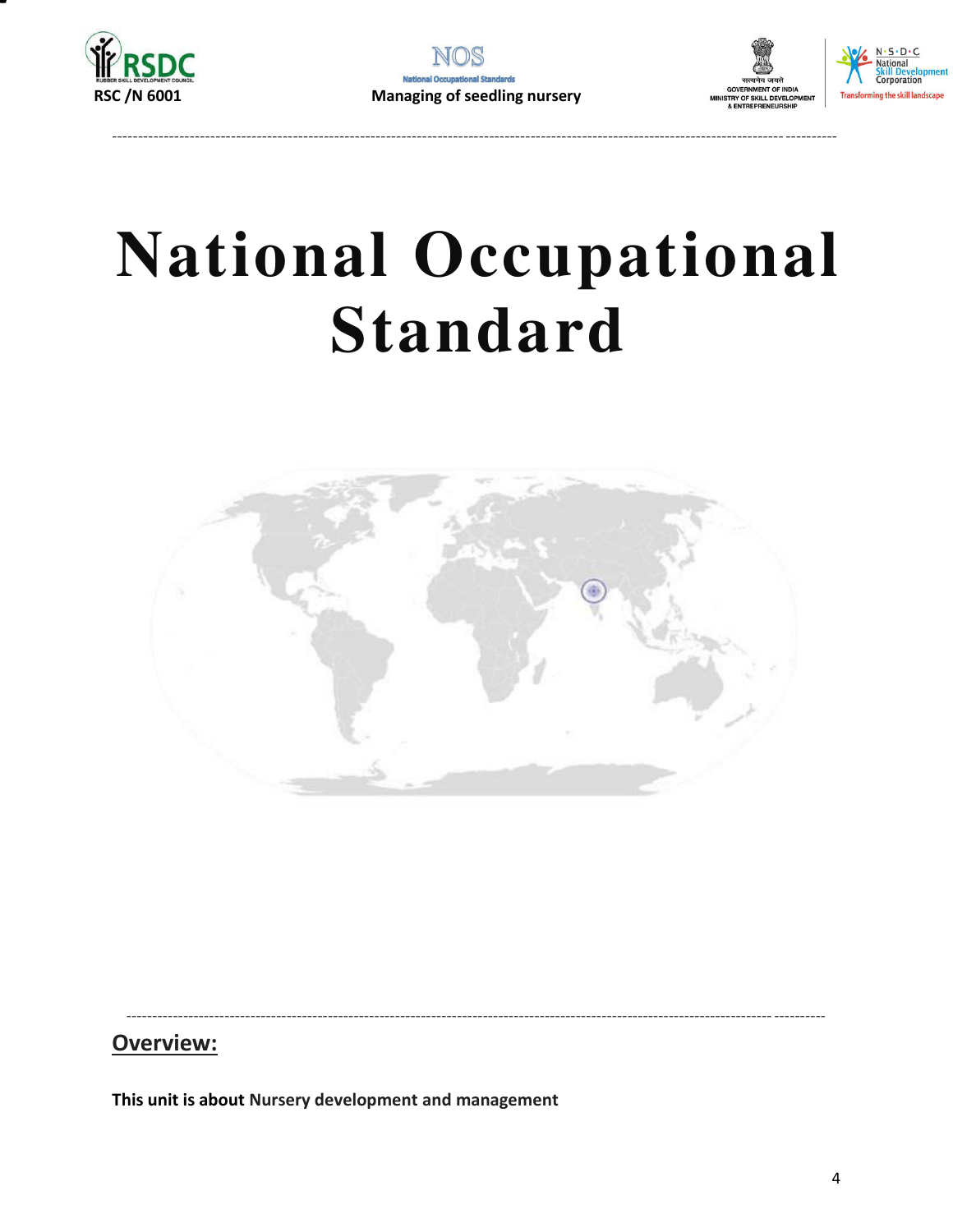



#### RSC /N 6001 Managing of seedling nursery





| <b>Unit Code</b>                           | <b>RSC/N 6001</b>                                                                                    |  |  |
|--------------------------------------------|------------------------------------------------------------------------------------------------------|--|--|
| <b>Unit Title</b>                          |                                                                                                      |  |  |
| (Task)                                     | <b>Managing of seedling nursery</b>                                                                  |  |  |
| <b>Description</b>                         | This unit is about Nursery development and management                                                |  |  |
| <b>Scope</b>                               | This unit/task covers the following:                                                                 |  |  |
|                                            |                                                                                                      |  |  |
|                                            | Proficiency in -                                                                                     |  |  |
|                                            | • Selection of good quality seeds<br>Management of seedling nursery                                  |  |  |
|                                            | Management of multi clone bud wood nursery                                                           |  |  |
|                                            | Management of bud grafting                                                                           |  |  |
|                                            | Management of advanced planting materials                                                            |  |  |
| Performance Criteria (PC) w.r.t. the Scope |                                                                                                      |  |  |
| <b>Element</b>                             | <b>Performance Criteria</b>                                                                          |  |  |
|                                            |                                                                                                      |  |  |
|                                            | To be competent, the individual on the job must be able to $-$                                       |  |  |
| Selection of good                          | PC1. Ensure the quality of the seeds                                                                 |  |  |
| quality seeds                              | PC2. Determine/assess the viability of the seed                                                      |  |  |
|                                            | PC3. Choose apt method for temporary storage of seeds                                                |  |  |
|                                            | PC4. Manage timely sowing of the seeds.                                                              |  |  |
|                                            |                                                                                                      |  |  |
|                                            |                                                                                                      |  |  |
|                                            | PC5. Cast proper land preparation technique and design germination<br>beds and seedling nursery beds |  |  |
| <b>Management of</b>                       | PC6. Ensure planting of germinated seeds at the right stage                                          |  |  |
| seedling nursery                           | PC7. Implement timely weeding, fertilizer application, mulching irrigation etc                       |  |  |
|                                            | PC8. Identify diseases and prescribe chemicals for disease management                                |  |  |
|                                            |                                                                                                      |  |  |
|                                            |                                                                                                      |  |  |
| <b>Management of bud</b>                   | PC9. Identify clones for raising multi clone bud wood nursery                                        |  |  |
| wood nursery                               | PC10. Manage development and proper maintenance                                                      |  |  |
|                                            | PC11. Ensure Quality of materials for bud grafting/sale                                              |  |  |
|                                            |                                                                                                      |  |  |
| <b>Management of bud</b>                   | PC12. Manage timely bud grafting with desired clone                                                  |  |  |
| grafting                                   | PC13. Ensure utilization of good quality scion for bud grafting                                      |  |  |
|                                            |                                                                                                      |  |  |
|                                            | PC14. Manage development and maintenance of Poly bag plants                                          |  |  |
| <b>Management of</b>                       | PC15. Manage development and maintenance of root trainer plants                                      |  |  |
| advanced planting                          | PC16. Certify the quality of planting materials for sale                                             |  |  |
| materials                                  |                                                                                                      |  |  |
|                                            |                                                                                                      |  |  |
|                                            |                                                                                                      |  |  |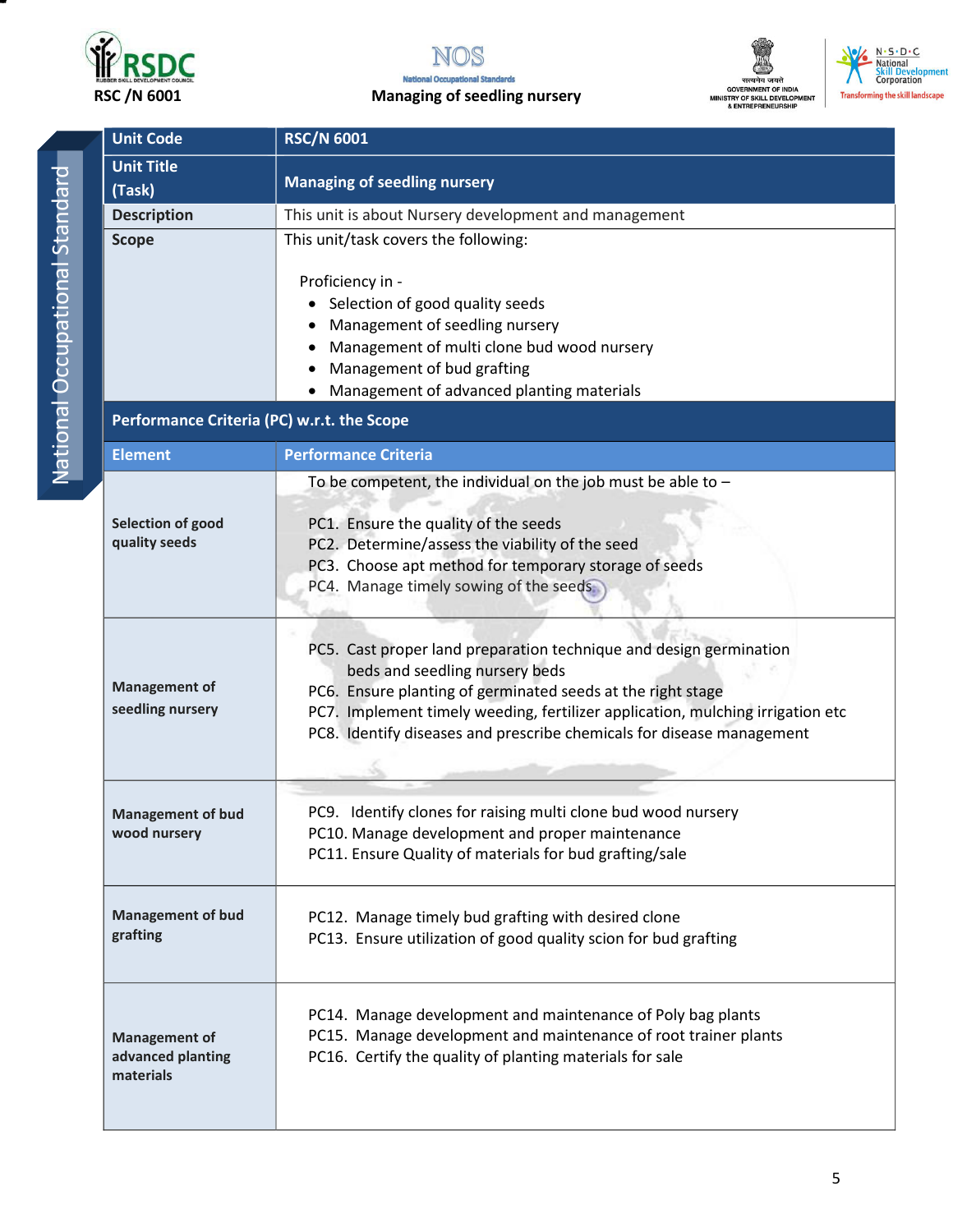







| <b>SKIII Developm</b><br>Corporation   |
|----------------------------------------|
| <b>Transforming the skill landscay</b> |

| <b>Knowledge and Understanding (K)</b>                                            |                                                                         |  |  |  |
|-----------------------------------------------------------------------------------|-------------------------------------------------------------------------|--|--|--|
| The user/individual on the job needs to know and understand:<br>A. Organizational |                                                                         |  |  |  |
| <b>Context</b>                                                                    |                                                                         |  |  |  |
| (Knowledge of the                                                                 | Importance of full capacity utilization of inputs<br>KA1.               |  |  |  |
|                                                                                   | Importance of effective utilization of man power<br>KA2.                |  |  |  |
| company $/$                                                                       | Relevance of minimizing cost of production<br>KA3.                      |  |  |  |
| organization and                                                                  | Importance of production of quality planting materials<br>KA4.          |  |  |  |
| its processes)                                                                    | Importance of maintaining harmony in work place<br><b>KA5.</b>          |  |  |  |
|                                                                                   |                                                                         |  |  |  |
|                                                                                   |                                                                         |  |  |  |
|                                                                                   | The user/individual on the job needs to know and understand:            |  |  |  |
|                                                                                   |                                                                         |  |  |  |
|                                                                                   | KB1. Sorting of quality rubber seeds                                    |  |  |  |
|                                                                                   | Viability test for assessing the viability of seeds<br>KB2.             |  |  |  |
| <b>B.</b> Technical                                                               | Methods for temporary storage of seeds<br>KB3.                          |  |  |  |
| <b>Knowledge</b>                                                                  | Preparation of land, germination beds, nursery beds<br>KB4.             |  |  |  |
|                                                                                   | Right stage of germinated seeds for planting<br>KB5.                    |  |  |  |
|                                                                                   | Planting techniques and nursery and after care<br>KB6.                  |  |  |  |
|                                                                                   | KB7. Disease management                                                 |  |  |  |
|                                                                                   | KB8. Development and maintenance of bud wood nursery                    |  |  |  |
|                                                                                   | KB9. Scientific aspects of bud grafting                                 |  |  |  |
|                                                                                   | KB10. Methodology for developing poly bag and root trainer plants and   |  |  |  |
|                                                                                   | maintenance                                                             |  |  |  |
| Skills (S)                                                                        |                                                                         |  |  |  |
|                                                                                   | <b>Writing Skills</b>                                                   |  |  |  |
|                                                                                   |                                                                         |  |  |  |
|                                                                                   | The user/ individual on the job needs to know and understand how to:    |  |  |  |
|                                                                                   |                                                                         |  |  |  |
|                                                                                   | SA1. Express ideas clearly through written document                     |  |  |  |
|                                                                                   | SA2. Prepare letters, mails and other documents for communication       |  |  |  |
|                                                                                   | SA3. Document achievements, cost -benefit study, reports, success       |  |  |  |
|                                                                                   | stories, routine officials records etc                                  |  |  |  |
|                                                                                   | SA4. Prepare proposals, feed back to higher authorities                 |  |  |  |
|                                                                                   | SA5. Correspond with other institutions/department                      |  |  |  |
|                                                                                   | <b>Reading and Understanding Skills</b>                                 |  |  |  |
| A. Core Skills/                                                                   |                                                                         |  |  |  |
| <b>Generic Skills</b>                                                             | The user/individual on the job needs to know and understand how to:     |  |  |  |
|                                                                                   |                                                                         |  |  |  |
|                                                                                   | SA6. Read and understand the contents published in scientific journals, |  |  |  |
|                                                                                   | newspaper and other publications                                        |  |  |  |
|                                                                                   | SA7. Read and understand scientific terminologies, codes, abbreviations |  |  |  |
|                                                                                   | etc                                                                     |  |  |  |
|                                                                                   | SA8. Read and understand images, graphs, charts, diagrams etc           |  |  |  |
|                                                                                   |                                                                         |  |  |  |
|                                                                                   |                                                                         |  |  |  |
|                                                                                   |                                                                         |  |  |  |
|                                                                                   |                                                                         |  |  |  |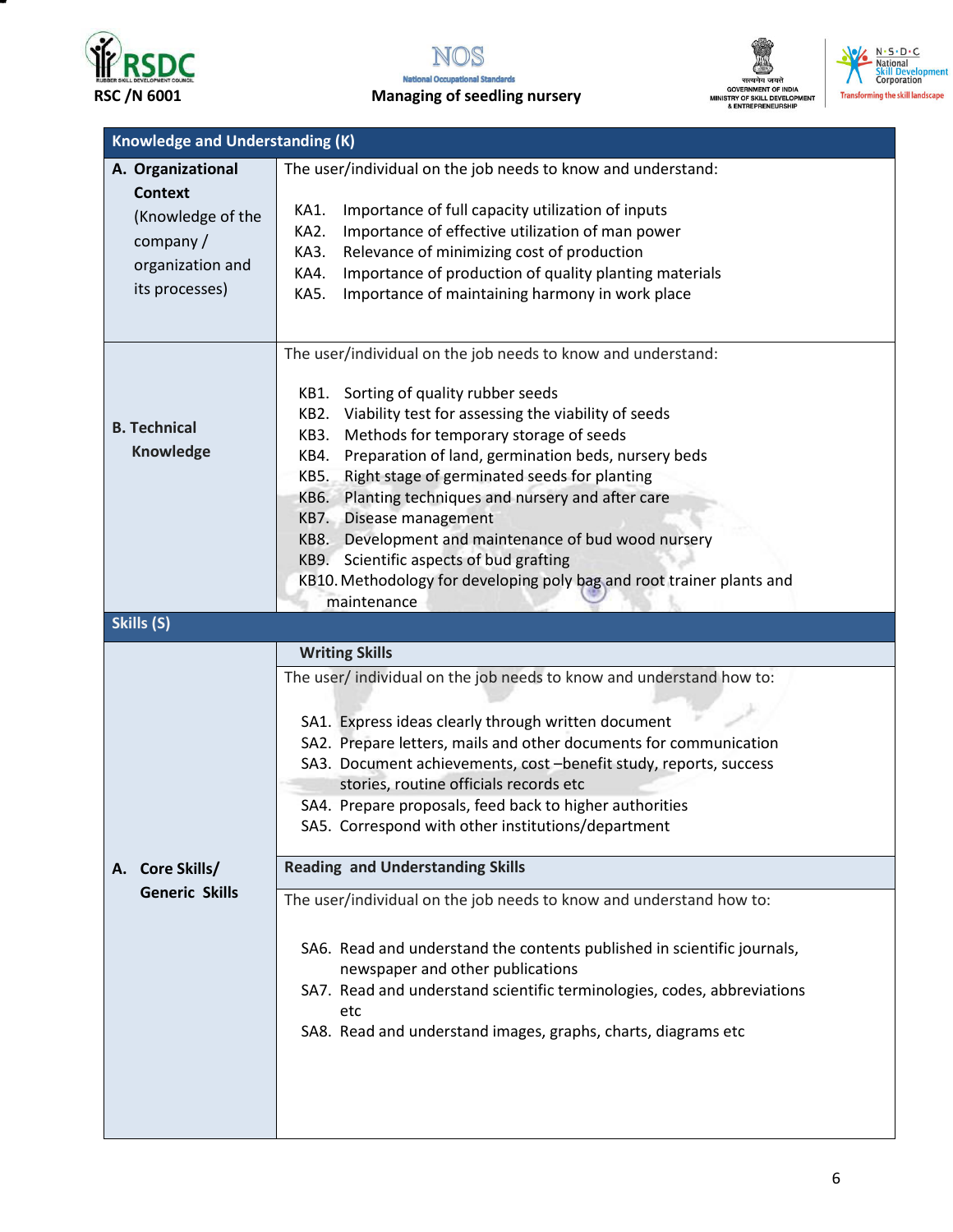



RSC /N 6001 Managing of seedling nursery





|                               | <b>Oral Communication (Listening and Speaking skills)</b>                                                                                                                                                                                                                          |  |  |
|-------------------------------|------------------------------------------------------------------------------------------------------------------------------------------------------------------------------------------------------------------------------------------------------------------------------------|--|--|
|                               | The user/individual on the job needs to know and understand how to:                                                                                                                                                                                                                |  |  |
|                               | SA9. The individual should be a good communicator.<br>SA10. Express statements, opinions or information clearly so that the receiver<br>can hear and understand<br>SA11. Respond appropriately to queries<br>SA12. Communicate effectively to supervisor, office staff and workers |  |  |
|                               | <b>Decision Making</b>                                                                                                                                                                                                                                                             |  |  |
|                               | The user/individual on the job needs to know and understand how to:                                                                                                                                                                                                                |  |  |
|                               | SB1. Make appropriate decision according to the changing agro climatic<br>conditions                                                                                                                                                                                               |  |  |
|                               | SB2. Arrive proper decision according to the socio-economic situations                                                                                                                                                                                                             |  |  |
|                               | <b>Planning and Organizing</b>                                                                                                                                                                                                                                                     |  |  |
|                               | The user/individual on the job needs to know and understand:                                                                                                                                                                                                                       |  |  |
|                               | SB3. The apt season for seed collection, sowing, planting etc                                                                                                                                                                                                                      |  |  |
|                               | SB4. Schedule of weeding, fertilizer application, irrigation, mulching etc                                                                                                                                                                                                         |  |  |
|                               | SB5. Suitable season for bud wood raising, bud grafting etc                                                                                                                                                                                                                        |  |  |
|                               | SB6. Most suitable season for raising poly bag and root trainer plants                                                                                                                                                                                                             |  |  |
|                               | SB7. Effective planning of land utilization                                                                                                                                                                                                                                        |  |  |
|                               | SB8. All the nursery practices are time bound, hence systematic planning and<br>organizing of activities is important                                                                                                                                                              |  |  |
|                               | <b>Customer Centricity</b>                                                                                                                                                                                                                                                         |  |  |
| <b>B.</b> Professional Skills | The user/individual on the job needs to know and understand how to:                                                                                                                                                                                                                |  |  |
|                               | SB9. Clarify doubts and to help the customer to choose suitable planting                                                                                                                                                                                                           |  |  |
|                               | <b>Materials</b>                                                                                                                                                                                                                                                                   |  |  |
|                               | SB10. Brief the field planting techniques and after care                                                                                                                                                                                                                           |  |  |
|                               |                                                                                                                                                                                                                                                                                    |  |  |
|                               | <b>Problem Solving</b>                                                                                                                                                                                                                                                             |  |  |
|                               | The user/individual on the job needs to know and understand how to                                                                                                                                                                                                                 |  |  |
|                               | SB11. Solve problems related to nursery management                                                                                                                                                                                                                                 |  |  |
|                               | SB12. Solve labour problems                                                                                                                                                                                                                                                        |  |  |
|                               | SB13. Solve problems related to equipments and supply of inputs                                                                                                                                                                                                                    |  |  |
|                               | SB14. Solve problems among colleagues                                                                                                                                                                                                                                              |  |  |
|                               | SB15. Diagnose problems and nip in the bud stage itself                                                                                                                                                                                                                            |  |  |
|                               | <b>Analytical Thinking</b>                                                                                                                                                                                                                                                         |  |  |
|                               |                                                                                                                                                                                                                                                                                    |  |  |
|                               | The user/individual on the job needs to know and understand how to:                                                                                                                                                                                                                |  |  |
|                               | SB16. Suggest improvement over the recommended package of practices                                                                                                                                                                                                                |  |  |
|                               |                                                                                                                                                                                                                                                                                    |  |  |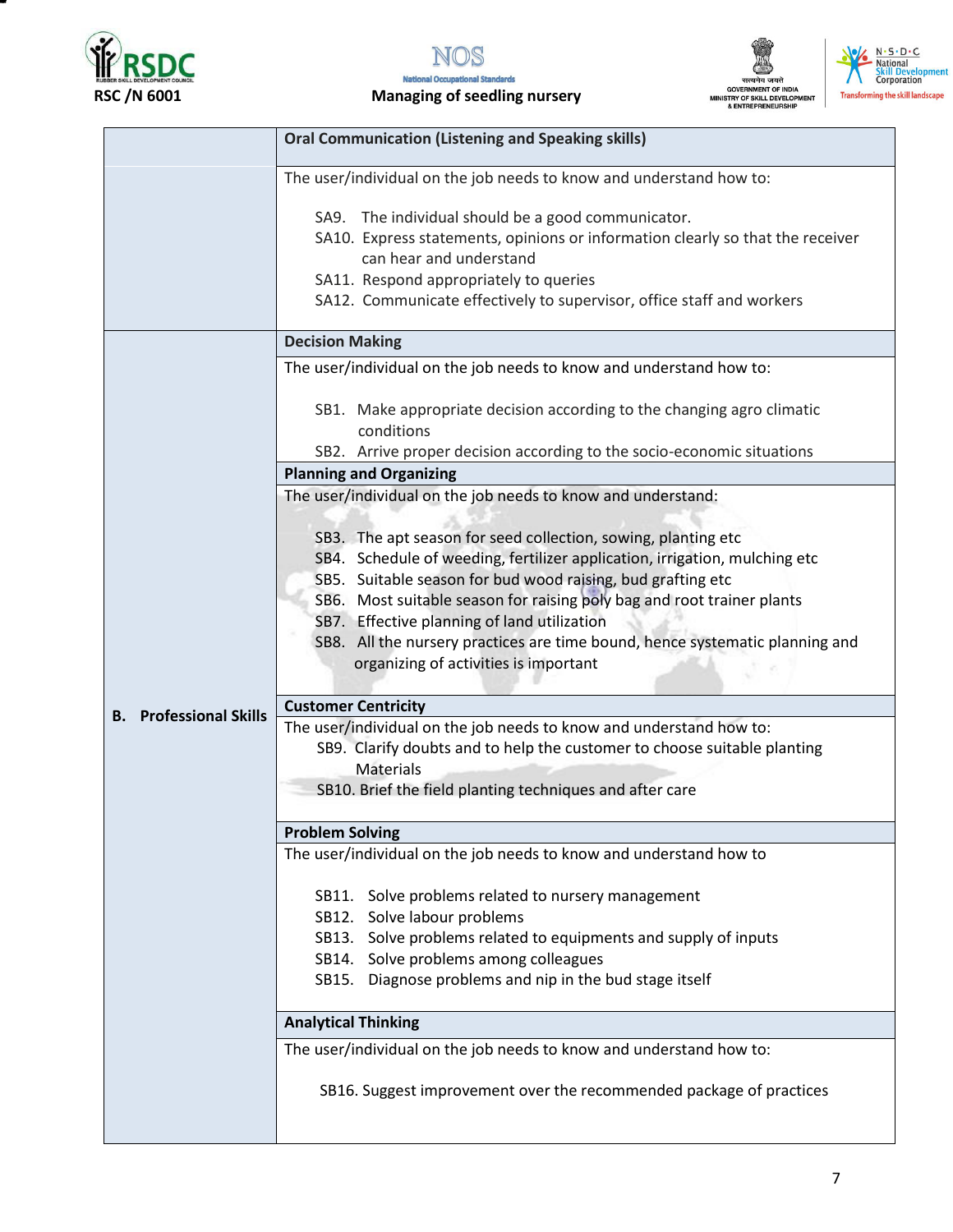



#### RSC /N 6001 Managing of seedling nursery





| <b>Critical Thinking</b>                                                                     |
|----------------------------------------------------------------------------------------------|
| The user/individual on the job needs to know and understand how to:                          |
| SB17. Take appropriate action/seek expert opinion to over come critical<br><b>Situations</b> |
|                                                                                              |

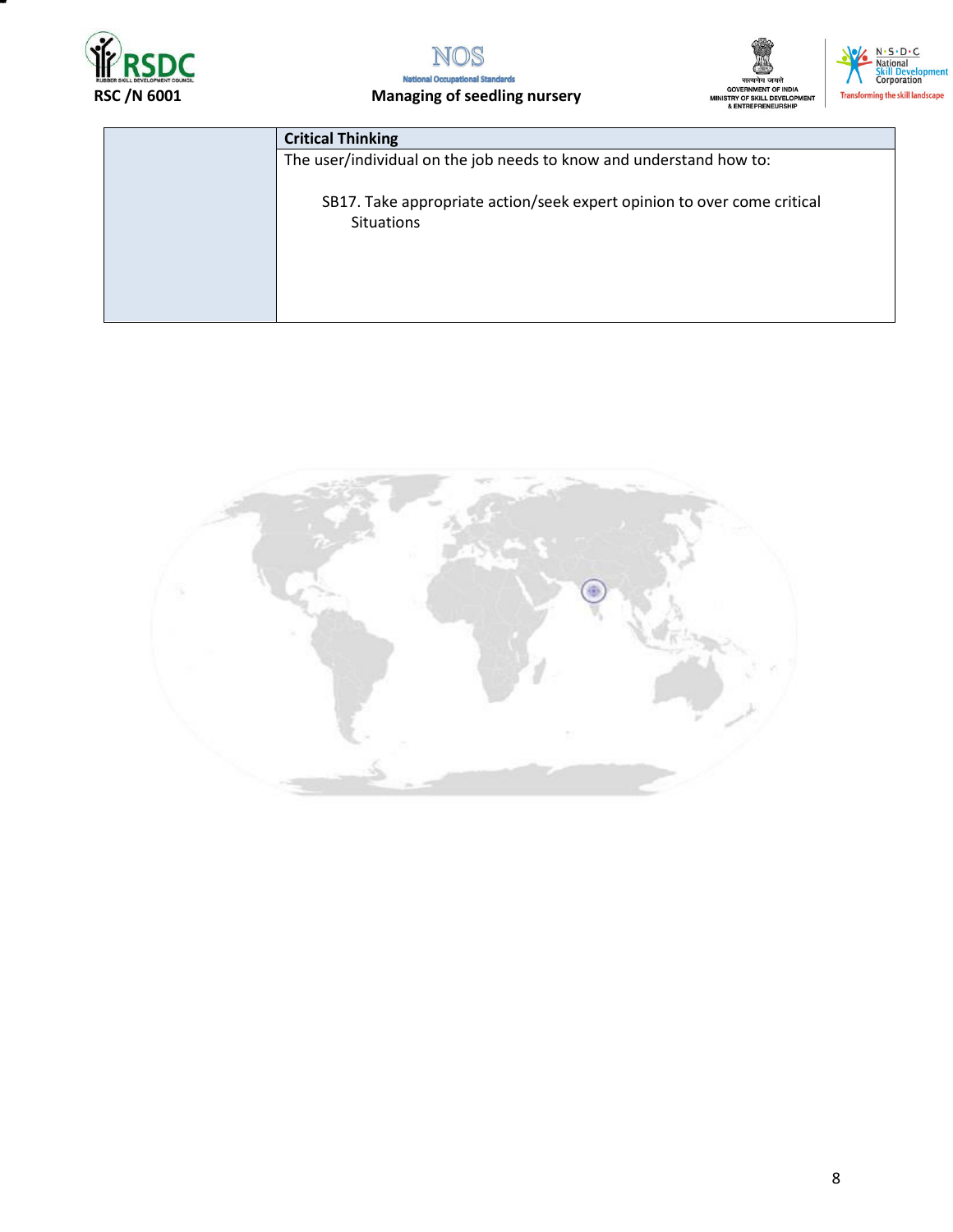







## **NOS Version Control**

| NOS Code                   | <b>RSC/N 6001</b>                               |                         |          |
|----------------------------|-------------------------------------------------|-------------------------|----------|
| Credits(NSQF)              | <b>TBD</b>                                      | <b>Version number</b>   | 1.0      |
| Industry                   | <b>Rubber</b>                                   | <b>Drafted on</b>       | 07/11/13 |
| <b>Industry Sub-sector</b> | <b>Natural Rubber (NR)</b><br><b>Production</b> | Last reviewed on        | 27/03/15 |
| <b>Occupation</b>          | <b>Rubber Nursery</b><br><b>Management</b>      | <b>Next review date</b> | 27/03/16 |

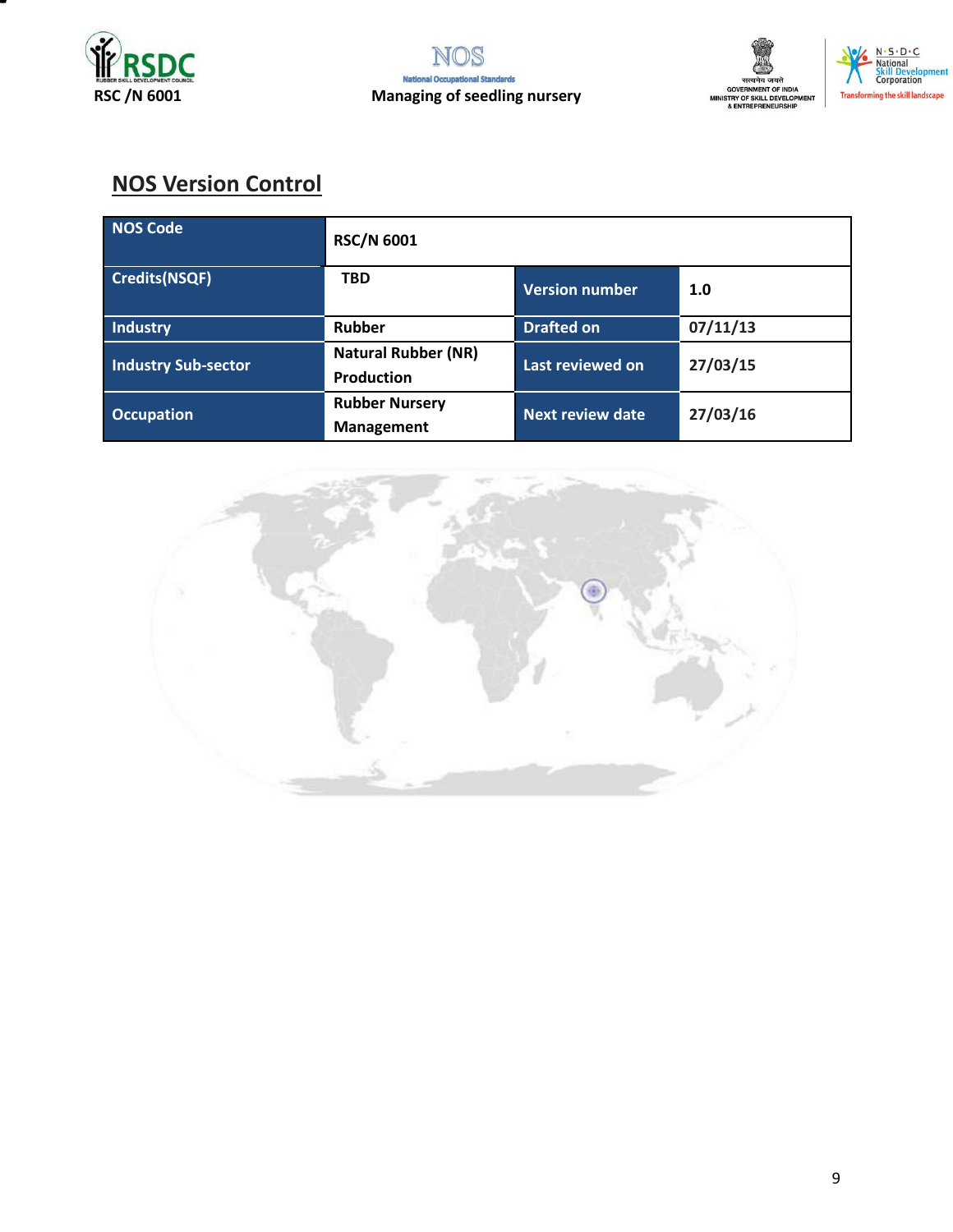





 **RSC / N 6002 Quality control and dispatching of planting materials**

----------------------------------------------------------------------------------------------------------------------------- ----------

# **National Occupational Standard**



----------------------------------------------------------------------------------------------------------------------------- ----------

**Overview:** 

<span id="page-9-0"></span>**This unit is about Quality control/checks and sale of planting materials**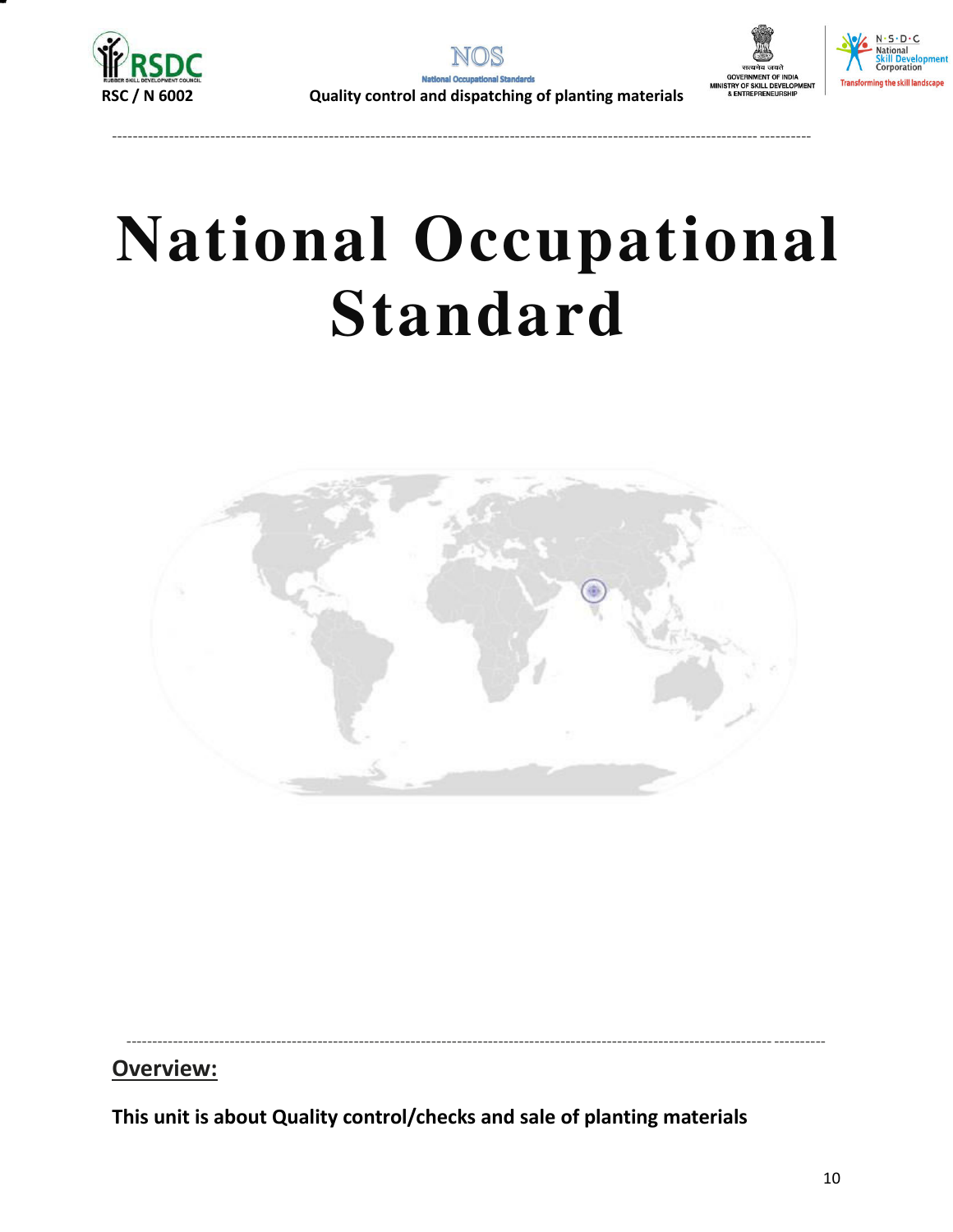

**Utilization of selected bud grafted stumps for raising advanced planting materials** 

**Unit Code RSC/N 6002**





#### $N \cdot S \cdot D \cdot C$ National<br>Skill Develo<br>Corporation **tent Transfo** rming the skill landscape

#### **RSC / N 6002 Quality control and dispatching of planting materials**

| <b>Unit Title</b><br>(Task)                                               | Quality control/check and sale of planting materials                                                                                                                                                                                                                                                                                                                                |  |  |
|---------------------------------------------------------------------------|-------------------------------------------------------------------------------------------------------------------------------------------------------------------------------------------------------------------------------------------------------------------------------------------------------------------------------------------------------------------------------------|--|--|
| <b>Description</b>                                                        | This unit is about Quality control/checks and sale of planting materials                                                                                                                                                                                                                                                                                                            |  |  |
| <b>Scope</b>                                                              | This unit/task covers the following:<br>Proficiency in -<br>Selection of good quality seeds<br>٠<br>Planting sorted germinated seedlings and proper upkeep<br>Assure bud wood quality<br>Timely bud grafting and ensure utilization of vigorous scion<br>• Selective utilization of bud grafted stumps for raising advanced plant in<br>materials<br>Quality certification and sale |  |  |
| Performance Criteria(PC) w.r.t. the scope                                 |                                                                                                                                                                                                                                                                                                                                                                                     |  |  |
| <b>Element</b>                                                            | <b>Performance Criteria</b>                                                                                                                                                                                                                                                                                                                                                         |  |  |
| Selection of good<br>quality seeds                                        | To be competent, the individual on the job must be able to $-$<br>PC1. Ensure the quality of the seeds<br>PC2. Manage timely sowing of the seeds                                                                                                                                                                                                                                    |  |  |
| <b>Planting sorted</b><br>germinated seedlings<br>and proper upkeep       | PC3. Ensure planting of seeds germinated within two weeks<br>PC4. Ensure planting of germinated seeds at the right stage<br>PC5. Implement timely weeding, fertilizer application, mulching irrigation etc<br>PC6. Identify diseases and prescribe chemicals for disease management                                                                                                 |  |  |
| <b>Assure bud wood</b><br><b>Quality</b>                                  | PC7. Manage development and proper maintenance<br>PC8. Timely pruning/cut back                                                                                                                                                                                                                                                                                                      |  |  |
| <b>Timely bud grafting</b><br>and ensure utilization<br>of vigorous scion | PC9. Manage timely bud grafting with desired clone<br>PC10. Ensure utilization of good quality scion for bud grafting                                                                                                                                                                                                                                                               |  |  |

PC11. Select quality bud grafted stumps for raising Poly bag plants PC12. Select quality bud grafted stumps for raising Root trainer plants

PC13. Good maintenance of nursery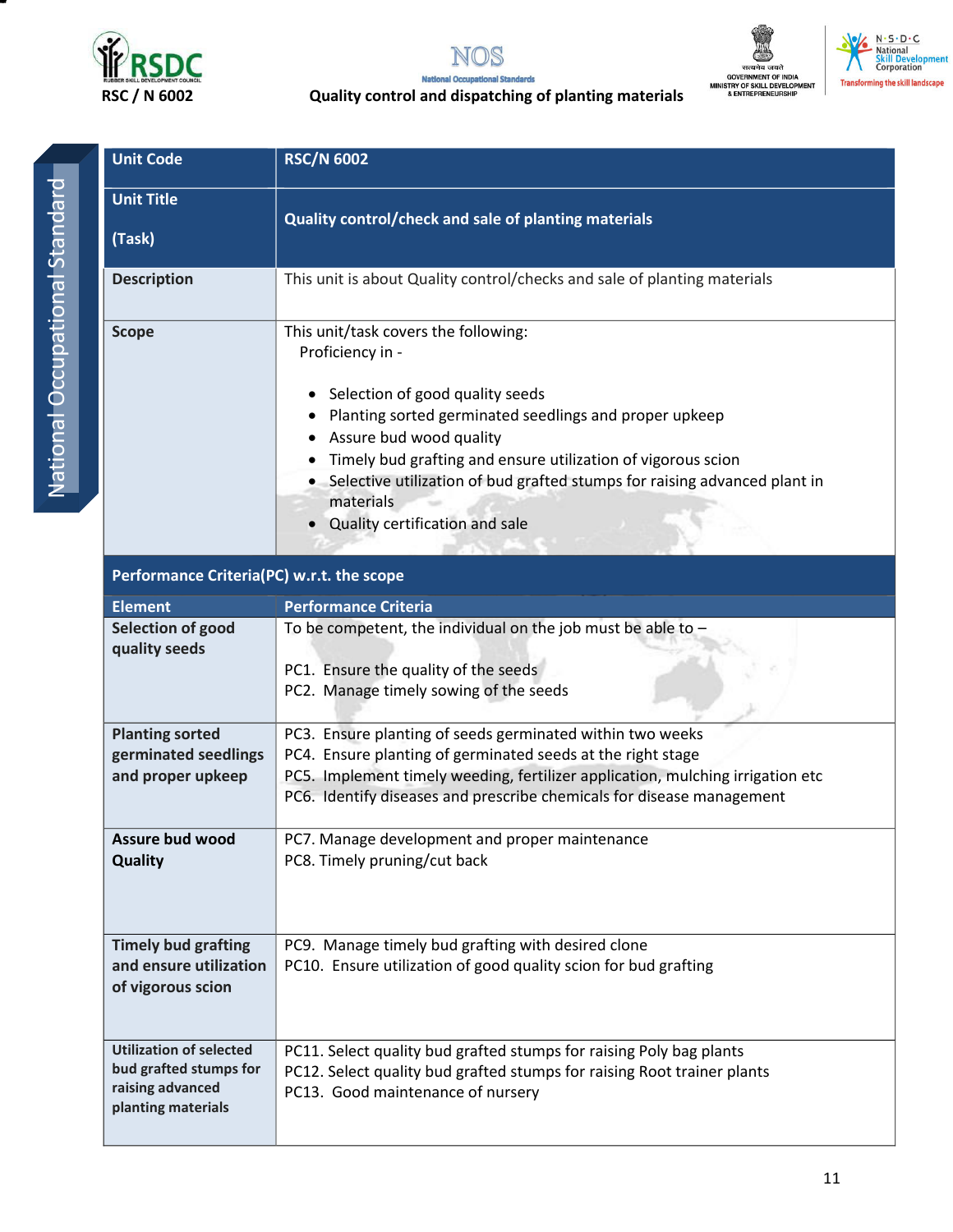

т







**National Occupational Standards RSC / N 6002 Quality control and dispatching of planting materials**

| <b>Quality certification</b><br>and sale                                                                                                       | PC14. Assess quality of planting materials<br>PC15. Prepare planting materials for transportation<br>PC16. Proper packing and despatch<br>PC17. Prepare document for transit (Road permit for inter/intra transit, sale tax<br>documents etc)                                                                                                                                                                                                                                                                                                                                                                                                                                                                                                                                                                                                                                                                                                                                                                                              |  |  |
|------------------------------------------------------------------------------------------------------------------------------------------------|--------------------------------------------------------------------------------------------------------------------------------------------------------------------------------------------------------------------------------------------------------------------------------------------------------------------------------------------------------------------------------------------------------------------------------------------------------------------------------------------------------------------------------------------------------------------------------------------------------------------------------------------------------------------------------------------------------------------------------------------------------------------------------------------------------------------------------------------------------------------------------------------------------------------------------------------------------------------------------------------------------------------------------------------|--|--|
| <b>Knowledge and Understanding (K)</b>                                                                                                         |                                                                                                                                                                                                                                                                                                                                                                                                                                                                                                                                                                                                                                                                                                                                                                                                                                                                                                                                                                                                                                            |  |  |
| A. Organizational<br><b>Context</b><br>(Knowledge of the<br>company/<br>organization and<br>its processes)<br><b>B.</b> Technical<br>Knowledge | The user/individual on the job needs to know and understand:<br>Importance of quality planting materials for life long sustainable yield from<br>KA1.<br>rubber plantation<br>Importance of quality of the seeds for development of quality planting<br>KA2.<br>materials<br>Relevance of bud wood and clone used for bud grafting<br>KA3.<br>Importance of stock and scion quality for producing quality planting materials<br>KA4.<br>Importance of advanced planting materials in rubber plantation development<br>KA5.<br>The user/individual on the job needs to know and understand:<br>KB1. Sorting of quality rubber seeds<br>KB2. Preparation of land, germination beds, nursery beds<br>KB3. Right stage of germinated seeds and selection for planting<br>KB4. Planting techniques and nursery and after care<br>KB5. The technique of quality bud wood production<br>KB6. Timely Bud grafting with quality scion<br>KB7. Raising of poly bag and root trainer plants with quality bud grafted stumps and<br>proper maintenance |  |  |
| <b>Skills (S) (Optional)</b>                                                                                                                   |                                                                                                                                                                                                                                                                                                                                                                                                                                                                                                                                                                                                                                                                                                                                                                                                                                                                                                                                                                                                                                            |  |  |
| A. Core Skills/<br><b>Generic Skills</b>                                                                                                       | <b>Writing Skills</b><br>The user/individual on the job needs to know and understand how to:<br>SA1. Express ideas clearly through written document<br>Prepare letters, mails and other documents for communication<br>SA2. Document achievements, cost -benefit study, reports, success<br>stories, routine officials records etc<br>SA3. Prepare proposals, feed back to higher authorities<br>SA4. Correspond with other institutions/department<br><b>Reading Skills</b>                                                                                                                                                                                                                                                                                                                                                                                                                                                                                                                                                               |  |  |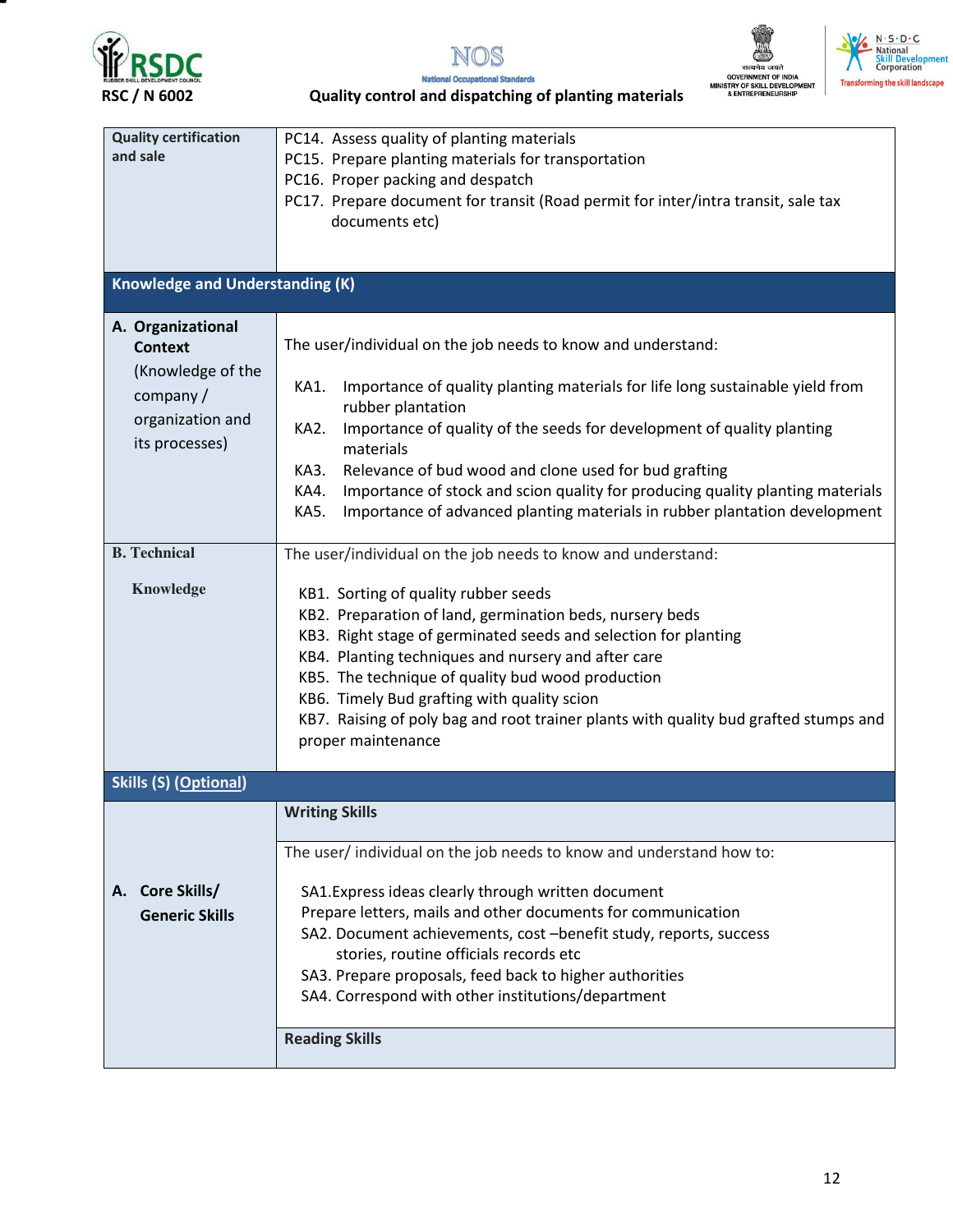







**National Occupational Standards** 

|                            | The user/individual on the job needs to know and understand how to:                  |
|----------------------------|--------------------------------------------------------------------------------------|
|                            |                                                                                      |
|                            | SA5. Read and understand the contents published in scientific journals,              |
|                            | newspaper and other publications                                                     |
|                            | SA6. Read and understand scientific terminologies, codes, abbreviations              |
|                            | etc                                                                                  |
|                            | SA7. Read and understand images, graphs, charts, diagrams etc                        |
|                            | <b>Oral Communication (Listening and Speaking skills)</b>                            |
|                            |                                                                                      |
|                            | The user/individual on the job needs to know and understand how to:                  |
|                            | The individual should be a good communicator.<br>SA8.                                |
|                            | Express statements, opinions or information clearly so that the receiver can<br>SA9. |
|                            | hear and understand                                                                  |
|                            | SA10. Respond appropriately to queries                                               |
|                            | SA11. Communicate effectively to supervisor, office staff and workers                |
|                            |                                                                                      |
|                            |                                                                                      |
|                            |                                                                                      |
|                            | <b>Decision Making</b>                                                               |
|                            |                                                                                      |
|                            |                                                                                      |
|                            | The user/individual on the job needs to know and understand how to                   |
|                            |                                                                                      |
| <b>Professional Skills</b> | SB1. Make appropriate decision according to the changing agro climatic conditions    |
| В.                         | SB2. Arrive proper decision according to the socio-economic situations               |
|                            |                                                                                      |
|                            |                                                                                      |
|                            | <b>Planning and Organizing</b>                                                       |
|                            | The user/individual on the job needs to know and understand:                         |
|                            |                                                                                      |
|                            | SB3. The apt season for seed collection, sowing, planting etc                        |
|                            | SB4. Schedule of weeding, fertilizer application, irrigation, mulching etc           |
|                            | SB5. Suitable season for bud wood raising, bud grafting etc                          |
|                            | SB6. Most suitable season for raising poly bag and root trainer plants               |
|                            | SB7. Effective planning of land utilization                                          |
|                            | SB8. All the nursery practices are time bound, hence systematic planning and         |
|                            | organizing of activities is important                                                |
|                            |                                                                                      |
|                            |                                                                                      |
|                            |                                                                                      |
|                            | <b>Customer Centricity</b>                                                           |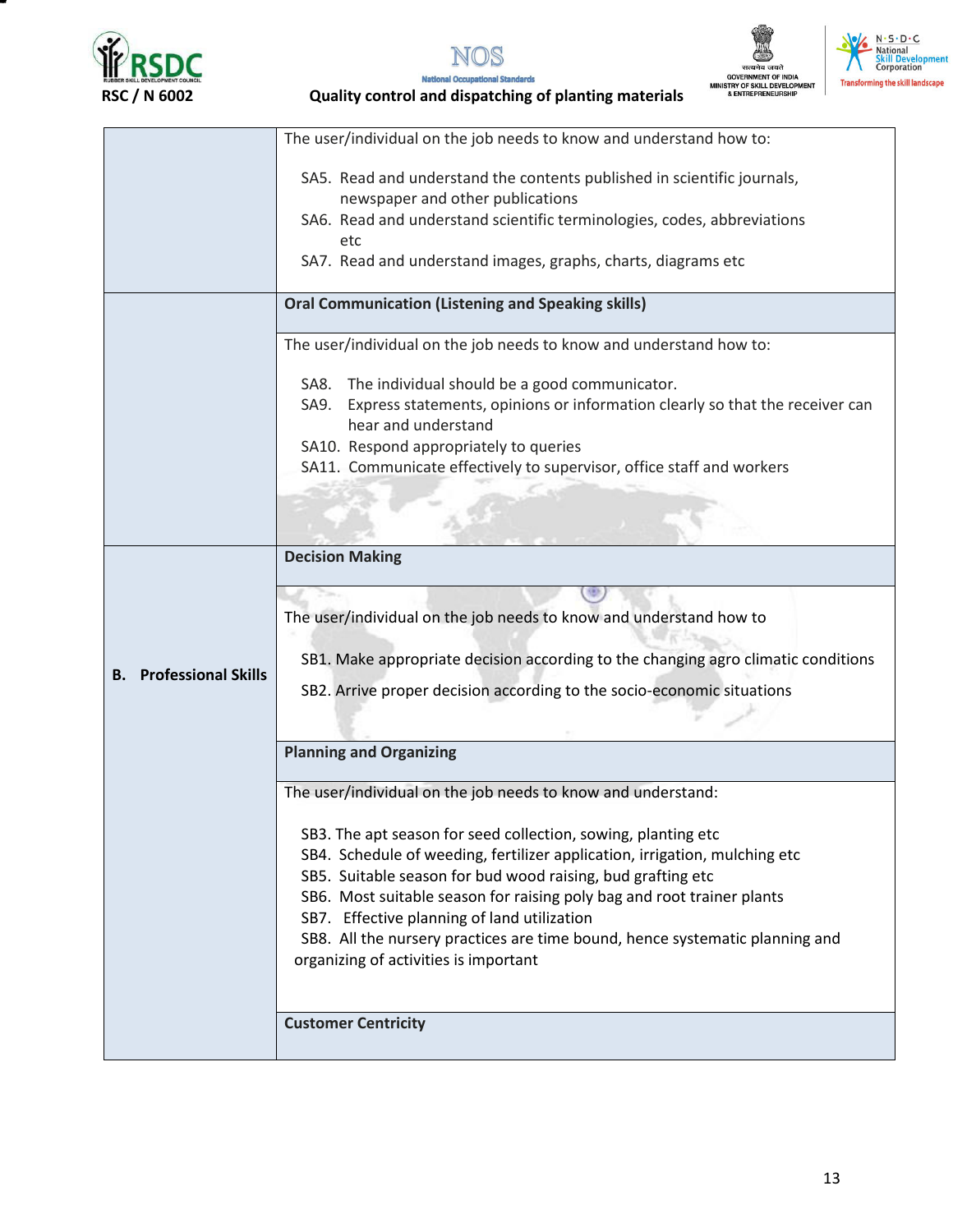







 **RSC / N 6002 Quality control and dispatching of planting materials**

The user/individual on the job needs to know and understand how to: SB9. Clarify doubts and to help the customer to choose suitable planting Materials SB10. Brief the field planting techniques and after care **Problem Solving**  The user/individual on the job needs to know and understand how to SB11. Solve problems related to nursery management SB12. Solve labour problems SB13. Solve problems related to equipments and supply of inputs SB14. Solve conflict among colleagues SB15. Diagnose problems and nip in the bud stage itself **Analytical Thinking**  The user/individual on the job needs to know and understand how to: SB16. Suggest improvement over the recommended package of practices **Critical Thinking**  The user/individual on the job needs to know and understand how to: SB6. Take appropriate action/seek expert opinion to over come critical **Situations**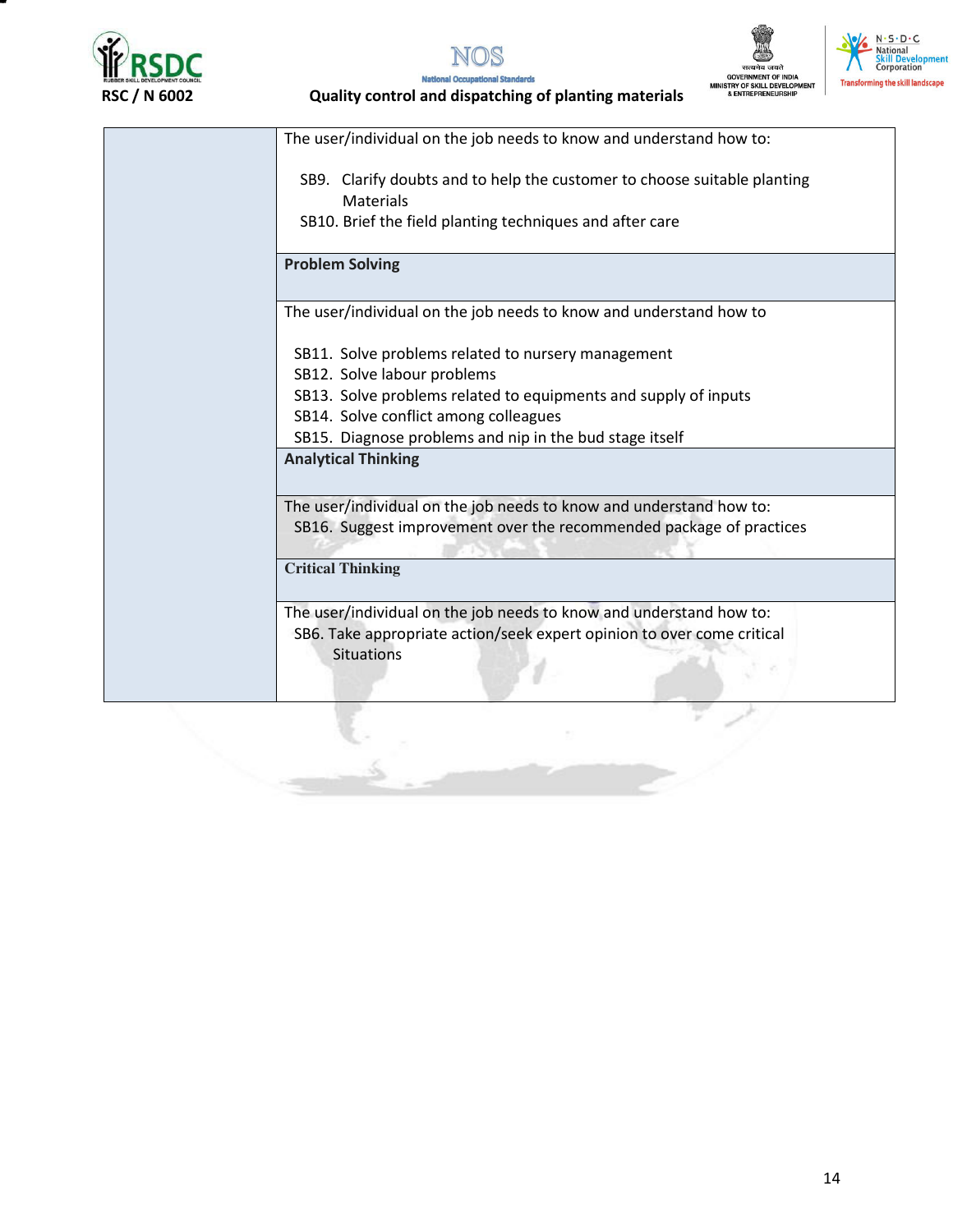



## **NOS Version Control**

| NOS Code                   | <b>RSC/N 6002</b>                               |                         |          |
|----------------------------|-------------------------------------------------|-------------------------|----------|
| Credits(NSQF)              | <b>TBD</b>                                      | <b>Version number</b>   | 1.0      |
| Industry                   | Rubber                                          | <b>Drafted on</b>       | 07/11/13 |
| <b>Industry Sub-sector</b> | <b>Natural Rubber (NR)</b><br><b>Production</b> | Last reviewed on        | 27/03/15 |
| <b>Occupation</b>          | <b>Rubber Nursery</b><br><b>Management</b>      | <b>Next review date</b> | 27/03/16 |



[Back to QP](#page-1-0)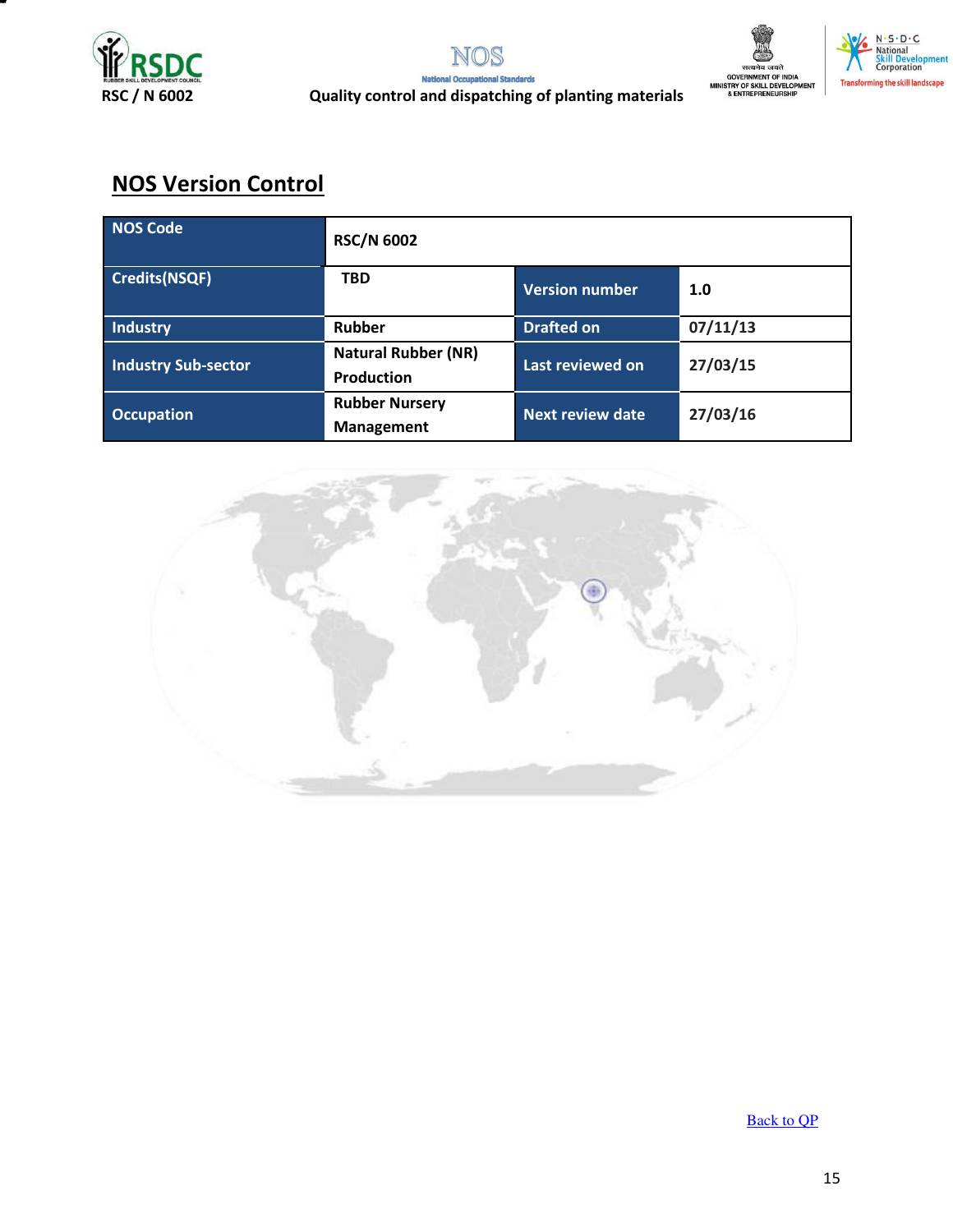



## **National Occupational Standard**



----------------------------------------------------------------------------------------------------------------------------- ----------

**Overview:** 

<span id="page-15-0"></span>**This unit is about Human Resource Management and welfare**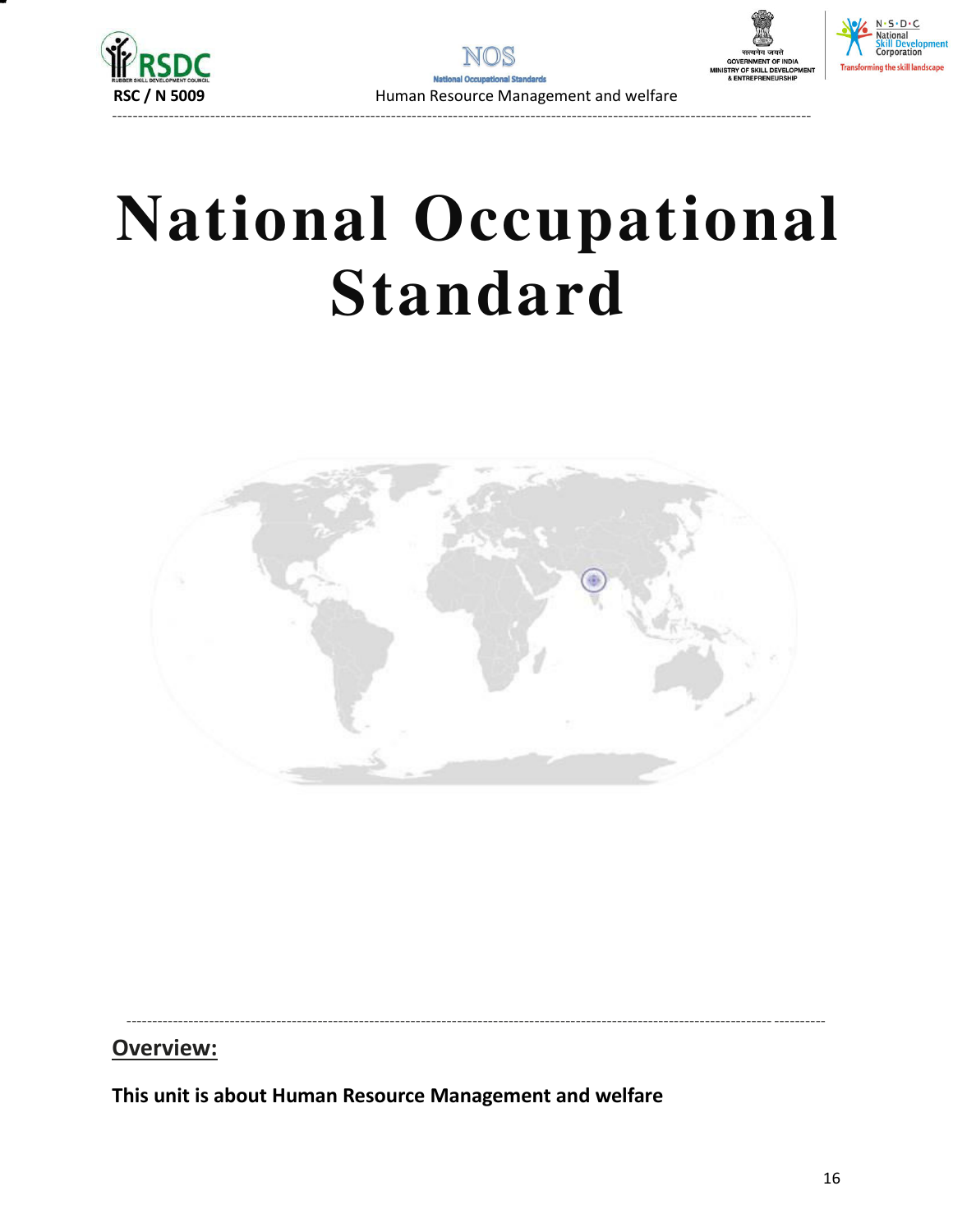







**National Occupational Standards** 

| ī |  |
|---|--|
|   |  |
|   |  |
| I |  |
|   |  |
| ï |  |
|   |  |
|   |  |
|   |  |
| l |  |
| I |  |
|   |  |
|   |  |
|   |  |
|   |  |
|   |  |
|   |  |
| I |  |
|   |  |
|   |  |
|   |  |
|   |  |
|   |  |
|   |  |
|   |  |
|   |  |
|   |  |
| ï |  |
|   |  |
|   |  |
|   |  |

| RSC / N 5009                                          | Human Resource Management and welfare                                                                                                                                                                                                                                                                                                                                                                                                                                    |  |  |
|-------------------------------------------------------|--------------------------------------------------------------------------------------------------------------------------------------------------------------------------------------------------------------------------------------------------------------------------------------------------------------------------------------------------------------------------------------------------------------------------------------------------------------------------|--|--|
| <b>Unit Code</b>                                      | <b>RSC/N5009</b>                                                                                                                                                                                                                                                                                                                                                                                                                                                         |  |  |
| <b>Unit Title</b>                                     | <b>Human Resource Management and welfare</b>                                                                                                                                                                                                                                                                                                                                                                                                                             |  |  |
| (Task)                                                |                                                                                                                                                                                                                                                                                                                                                                                                                                                                          |  |  |
| <b>Description</b>                                    | This unit is about Human Resource Management and welfare                                                                                                                                                                                                                                                                                                                                                                                                                 |  |  |
| <b>Scope</b>                                          | This unit/task covers the following:<br>Proficiency in -<br>Basic Management functions- planning, organizing, staffing leading and<br>controlling<br>Conflict management/ Problem solving<br><b>Human Resource Planning</b><br>Human Resource Management<br>Human Resource Development<br>Implementing welfare programmes                                                                                                                                                |  |  |
| Performance Criteria(PC)                              |                                                                                                                                                                                                                                                                                                                                                                                                                                                                          |  |  |
| <b>Element</b>                                        | <b>Performance Criteria</b>                                                                                                                                                                                                                                                                                                                                                                                                                                              |  |  |
| <b>Basic Management</b><br><b>Functions</b>           | To be competent, the individual on the job must be able to $-$<br>PC1. Planning- decide the mission and objectives and take necessary steps to<br>Achieve the objectives<br>PC2. Organizing- assigning tasks and allocating resources to individuals<br>PC3. Staffing- determining manpower requirements and placement<br>PC4. Leading- Motivating and directing staff crew towards the achievement<br>PC5. Monitor the activities<br>PC6. Identify the conflict/problem |  |  |
| <b>Conflict Management/</b><br><b>Problem solving</b> | PC7. Diagnose the reason<br>PC8. Develop solutions<br>PC9. Implement and review                                                                                                                                                                                                                                                                                                                                                                                          |  |  |
| <b>Human Resource Planning</b><br>& Management        | PC10. Place right type of people in the right number for right place<br>PC11. Motivate the staff crew to increase turn over<br>PC12. Performance appraisal for human resource development                                                                                                                                                                                                                                                                                |  |  |
| <b>Human Resource</b><br><b>Development</b>           | PC13. Assess training need for skill development<br>PC14. Organize suitable training programmes for skill development/capacity<br>building                                                                                                                                                                                                                                                                                                                               |  |  |
| <b>Implement welfare</b><br>programmes                | PC15. EPF for workers<br>PC16. Group insurance schemes and Health Insurance<br>PC17. Production linked incentive/bonus schemes                                                                                                                                                                                                                                                                                                                                           |  |  |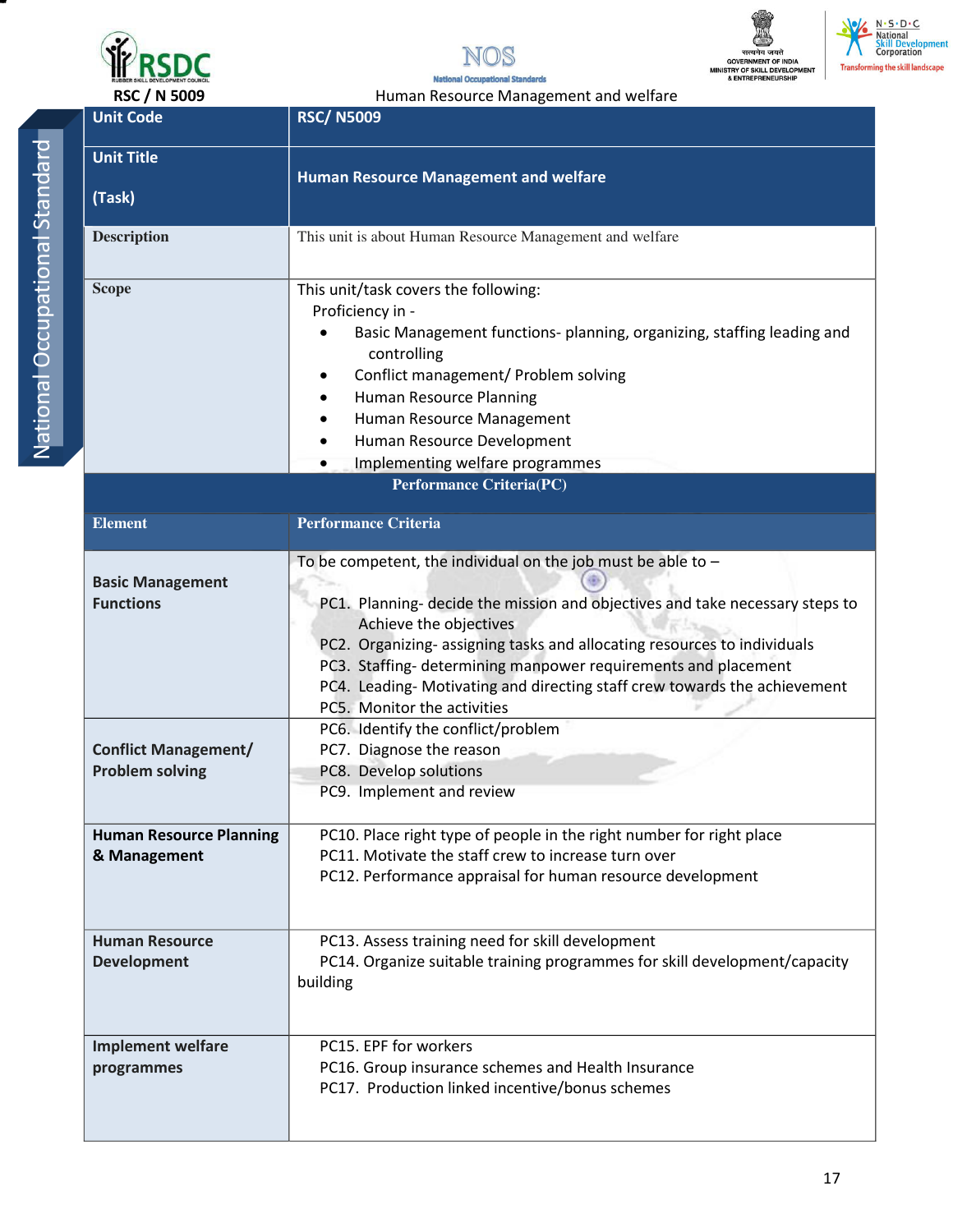

т





N. S. D. C.<br>National<br>Skill Development<br>Corporation

RSC / N 5009 **Human Resource Management and welfare** 

**Knowledge and Understanding (K)** 

| A. Organizational             | The user/individual on the job needs to know and understand:          |  |
|-------------------------------|-----------------------------------------------------------------------|--|
| Context (Knowledge of         |                                                                       |  |
| the company /                 | KA1. Management functions to achieve the envisaged target             |  |
|                               | KA2. Importance of Human Resource Planning, Management & Development  |  |
| organization and its          | KA3. Role of workers in overall performance and achievements          |  |
| processes)                    | KA4. Importance of motivation through welfare programmes              |  |
|                               |                                                                       |  |
|                               |                                                                       |  |
|                               |                                                                       |  |
| <b>Technical</b><br><b>B.</b> | The user/individual on the job needs to know and understand:          |  |
| Knowledge                     |                                                                       |  |
|                               | KB1. Basic management functions and theories and implementation       |  |
|                               | KB2. Overall knowledge in Nursery Practices and management            |  |
|                               | KB3. Labour Act and rules, welfare schemes etc                        |  |
|                               | KB4. Insurance schemes                                                |  |
|                               | KB5. EPF and other service rules                                      |  |
|                               |                                                                       |  |
| <b>Skills (S) (Optional)</b>  |                                                                       |  |
|                               | <b>Writing Skills</b>                                                 |  |
|                               |                                                                       |  |
|                               | The user/ individual on the job needs to know and understand how to:  |  |
| A. Core Skills/               |                                                                       |  |
| <b>Generic Skills</b>         | SA1. Express ideas clearly through written document                   |  |
|                               | SA2. Prepare letters, mails and other documents for communication     |  |
|                               | SA3. Prepare proposals, feed back to higher authorities               |  |
|                               | SA4. Correspond with other institutions/department                    |  |
|                               |                                                                       |  |
|                               | <b>Reading Skills</b>                                                 |  |
|                               | The user/individual on the job needs to know and understand how to:   |  |
|                               |                                                                       |  |
|                               | SA5. Read and understand the contents published in manuals, newspaper |  |
|                               | and other publications                                                |  |
|                               | SA6. Read, understand and interpret various rules, schemes etc        |  |
|                               | SA7. Read and understand images, graphs, charts, diagrams etc         |  |
|                               | <b>Oral Communication (Listening and Speaking skills)</b>             |  |
|                               |                                                                       |  |
|                               | The user/individual on the job needs to know and understand how to:   |  |
|                               |                                                                       |  |
|                               | SA8. The individual should be a good communicator.                    |  |
|                               | SA9. Express statements, opinions or information clearly so that the  |  |
|                               | receiver can hear and understand                                      |  |
|                               | SA10. Respond appropriately to queries                                |  |
|                               | SA11. Communicate effectively to supervisor, office staff and workers |  |
|                               |                                                                       |  |
|                               | <b>Decision Making</b>                                                |  |
|                               |                                                                       |  |
|                               |                                                                       |  |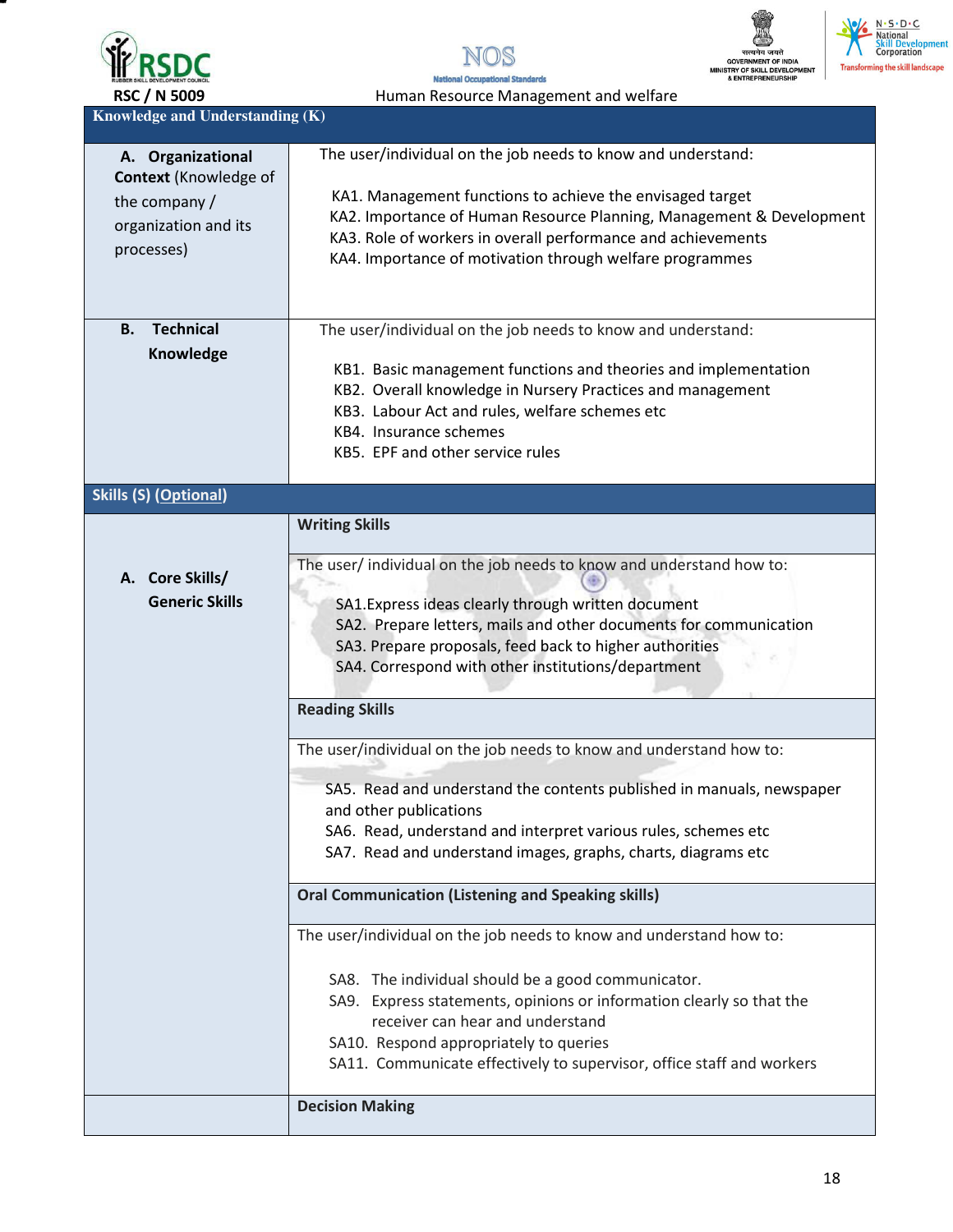





 $N \cdot S \cdot D \cdot C$ lational

ming the skill landscape

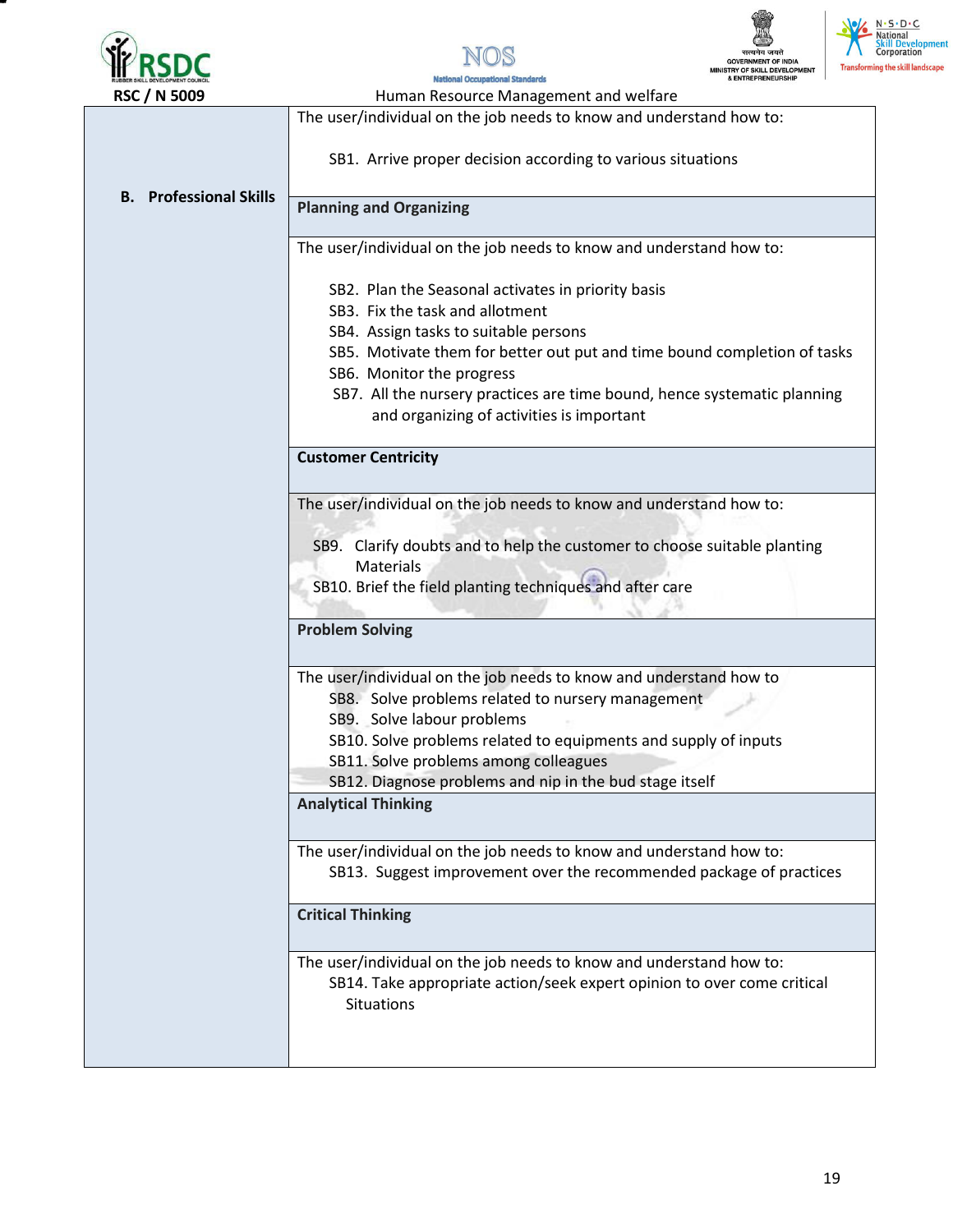



## **NOS Version Control**

| NOS Code                   | <b>RSC/N 5009</b>                               |                         |          |
|----------------------------|-------------------------------------------------|-------------------------|----------|
| Credits(NSQF)              | <b>TBD</b>                                      | <b>Version number</b>   | 1.0      |
| Industry                   | Rubber                                          | <b>Drafted on</b>       | 07/11/13 |
| <b>Industry Sub-sector</b> | <b>Natural Rubber (NR)</b><br><b>Production</b> | Last reviewed on        | 27/03/15 |
| <b>Occupation</b>          | <b>Rubber Nursery</b><br>Management             | <b>Next review date</b> | 27/03/16 |



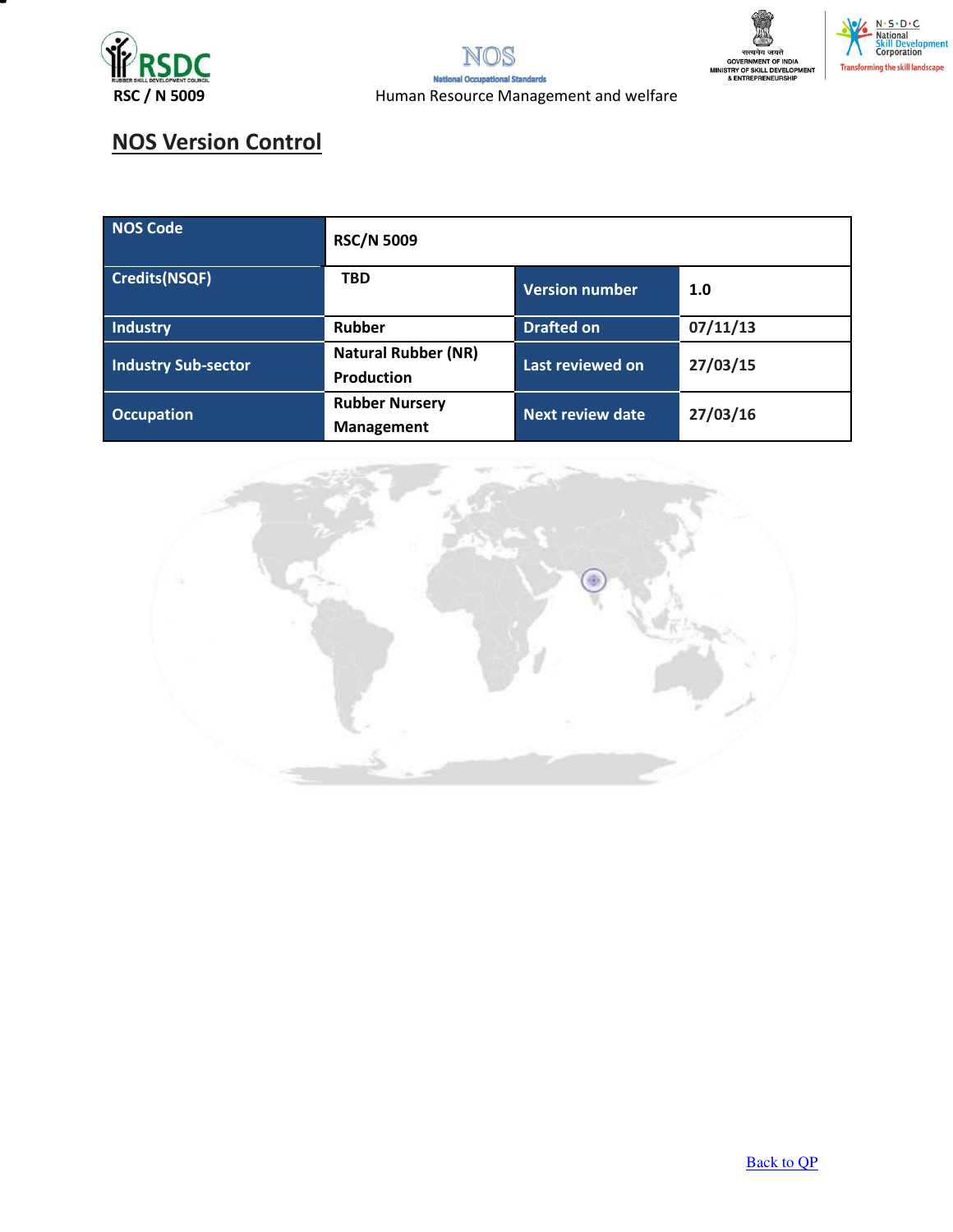





## **National Occupational Standard**



----------------------------------------------------------------------------------------------------------------------------- ----------

### **Overview:**

<span id="page-20-0"></span>**This unit is about Documentation & Office Management**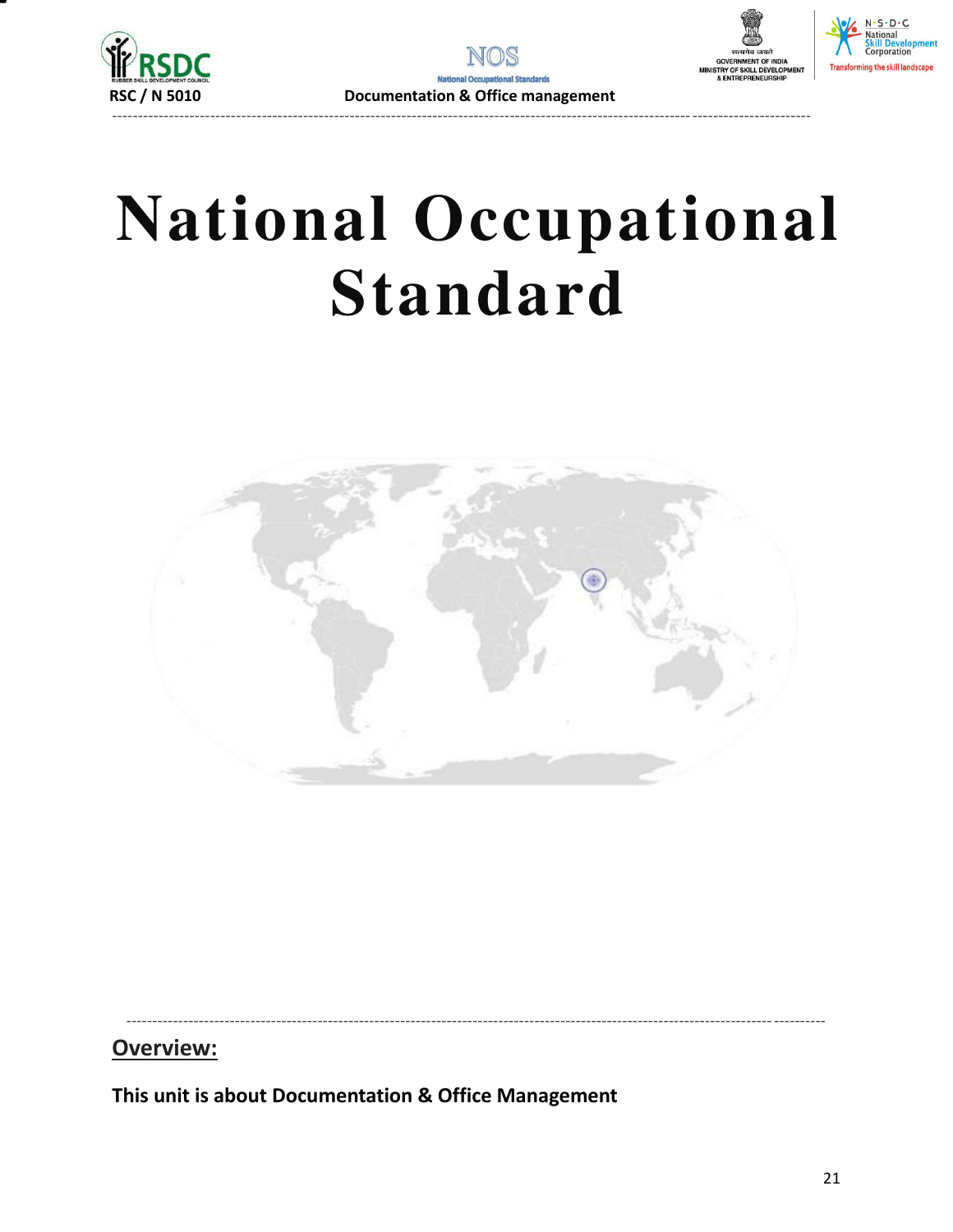







**National Occupational Standards** RSC / N 5010 Documentation & Office management

| Ì |
|---|
| í |
|   |
| I |
| Ì |
| I |
|   |
| I |
|   |
| I |
|   |
| I |
|   |
| j |
|   |
|   |
|   |
|   |
| I |
|   |
|   |
| l |
| l |
|   |
| C |
|   |
| I |
|   |
| I |
|   |
|   |
|   |
|   |
|   |
|   |

| <b>Unit Code</b>                                 | <b>RSC/N5010</b>                                                                                                                                                                                                                                                           |
|--------------------------------------------------|----------------------------------------------------------------------------------------------------------------------------------------------------------------------------------------------------------------------------------------------------------------------------|
| <b>Unit Title</b><br>(Task)                      | <b>Documentation &amp; Office management</b>                                                                                                                                                                                                                               |
| <b>Description</b>                               | This unit is about Documentation & Office Management                                                                                                                                                                                                                       |
| <b>Scope</b>                                     | This unit/task covers the following:<br>Proficiency in -<br><b>Office Management</b><br>Account maintenance<br>Balance sheet & Budget preparation<br>Input/equipment purchase & management<br>Data collection, analysis and documentation                                  |
| Performance Criteria(PC) w.r.t. the scope        |                                                                                                                                                                                                                                                                            |
| <b>Element</b>                                   | <b>Performance Criteria</b>                                                                                                                                                                                                                                                |
| <b>Office management</b>                         | To be competent, the individual on the job must be able to know and understand<br>PC1. General office procedures<br>PC2. Record keeping and file maintenance<br>PC3. Leave and allowance/wages rules<br>PC4. Workers other benefit rules<br>PC5. Monitor office activities |
| <b>Account maintenance</b>                       | PC6. Dealing cash/effecting payments<br>PC7. Proper accounting and book keeping<br>PC8. Regulating expenditure as per fund allocation<br>PC9. Income and expenditure statement preparation                                                                                 |
| <b>Balance sheet &amp; Budget</b><br>Preparation | PC10. Annual budget preparation as per target<br>PC11. Annual balance sheet preparation<br>PC12. Annual EPF statements & other statements                                                                                                                                  |
| Input/equipment<br>purchase & management         | PC13. Input & equipment requirement<br>PC14. Purchase, effective utilization & management                                                                                                                                                                                  |
| Data collection, analysis &<br>documentation     | PC15. Collection and recording of all nursery data<br>PC16. Compilation, analysis and triangulation<br>PC17. Documentation for publication, reporting and recording for future<br>reference                                                                                |
| Knowledge and Understanding (K)                  |                                                                                                                                                                                                                                                                            |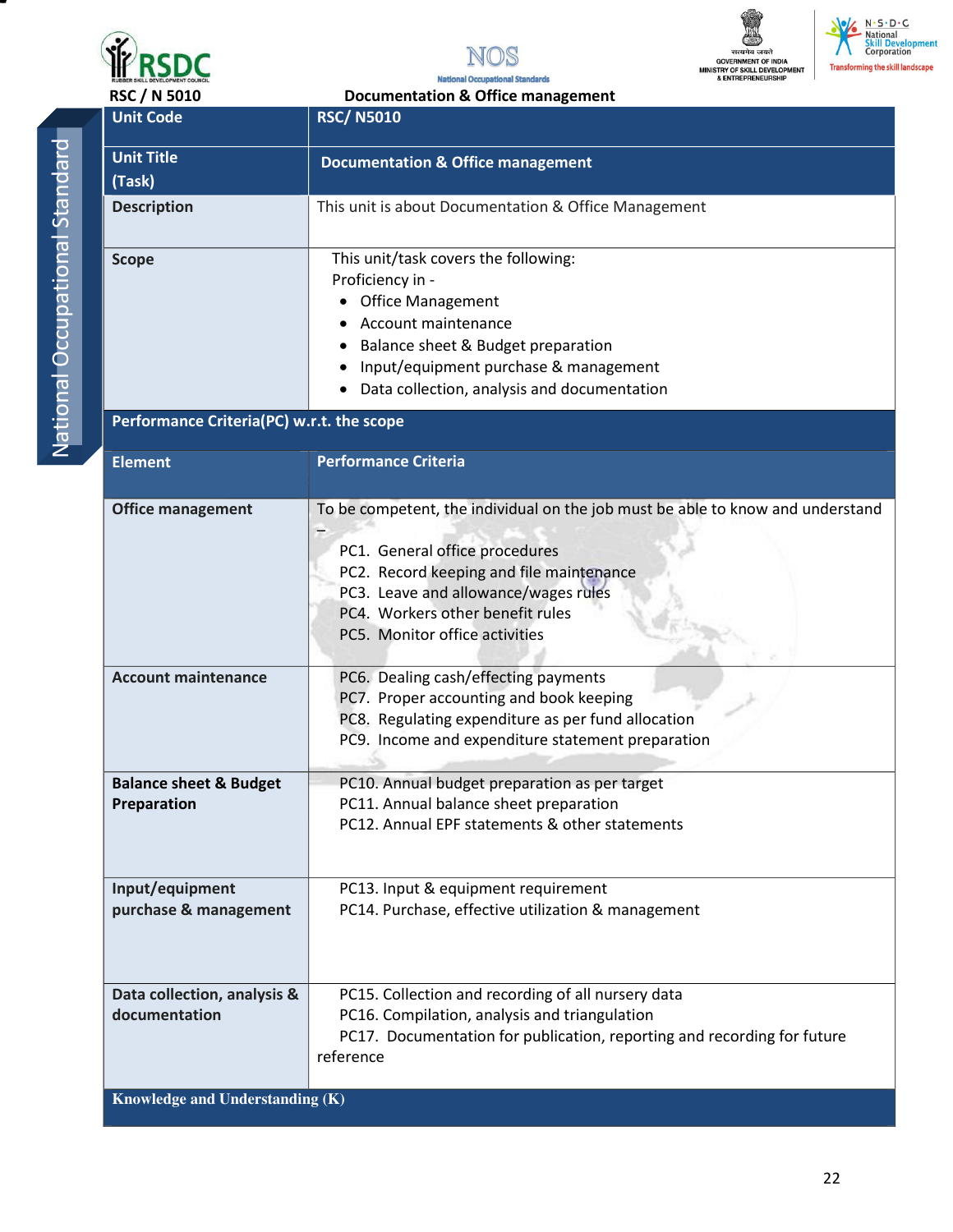

▀







 **RSC / N 5010 Documentation & Office management** 

| טוויטכ או לאכש               | Documentation & Office management                                            |  |
|------------------------------|------------------------------------------------------------------------------|--|
| A. Organizational            | The user/individual on the job needs to know and understand:                 |  |
| <b>Context</b> (Knowledge of | KA1. Efficient management of office activities                               |  |
| the company /                |                                                                              |  |
| organization and its         | KA2. Planning and organizing activities through administrative and financial |  |
| processes)                   | Management                                                                   |  |
|                              | KA3. Analyzing shortfall/achievement for further improvement                 |  |
|                              | KA4. Documentation for self awareness and publication                        |  |
|                              |                                                                              |  |
| <b>Technical</b><br>В.       | The user/individual on the job needs to know and understand:                 |  |
|                              |                                                                              |  |
| Knowledge                    | KB1. Office management procedures                                            |  |
|                              |                                                                              |  |
|                              | KB2. Finance management procedures                                           |  |
|                              | KB3. Labour Act and rules, welfare schemes etc                               |  |
|                              | KB4. Insurance schemes                                                       |  |
|                              | KB5. EPF and other service rules                                             |  |
|                              | KB6. Data collection, analysis and documentation                             |  |
|                              | KB7. Computer application- data processing, report typing etc                |  |
|                              |                                                                              |  |
| <b>Skills (S) (Optional)</b> |                                                                              |  |
| A. Core Skills/              | <b>Writing Skills</b>                                                        |  |
| <b>Generic Skills</b>        |                                                                              |  |
|                              | The user/ individual on the job needs to know and understand how to:         |  |
|                              |                                                                              |  |
|                              | SA1. Express ideas clearly through written document                          |  |
|                              | SA2. Prepare letters, mails and other documents for communication            |  |
|                              | SA3. Prepare proposals, feed back to higher authorities                      |  |
|                              | SA4. Correspond with other institutions/department                           |  |
|                              | SA5. Report writing, computerization                                         |  |
|                              |                                                                              |  |
|                              | <b>Reading Skills</b>                                                        |  |
|                              |                                                                              |  |
|                              | The user/individual on the job needs to know and understand how to:          |  |
|                              |                                                                              |  |
|                              | SA6. Read and understand the contents published in scientific journals,      |  |
|                              | manuals, newspaper and other publications                                    |  |
|                              | SA7. Read, understand and interpret various rules, schemes etc               |  |
|                              | SA8. Read and understand images, graphs, charts, diagrams etc                |  |
|                              | SA9. Read and understand articles and interpret                              |  |
|                              |                                                                              |  |
|                              | <b>Oral Communication (Listening and Speaking skills)</b>                    |  |
|                              | The user/individual on the job needs to know and understand how to:          |  |
|                              |                                                                              |  |
|                              | SA10. The individual should be a good communicator.                          |  |
|                              | SA11. Express statements, opinions or information clearly so that the        |  |
|                              | receiver can hear and understand                                             |  |
|                              | SA12. Respond appropriately to queries                                       |  |
|                              | SA13. Communicate effectively to supervisor, office staff and workers        |  |
|                              |                                                                              |  |
|                              |                                                                              |  |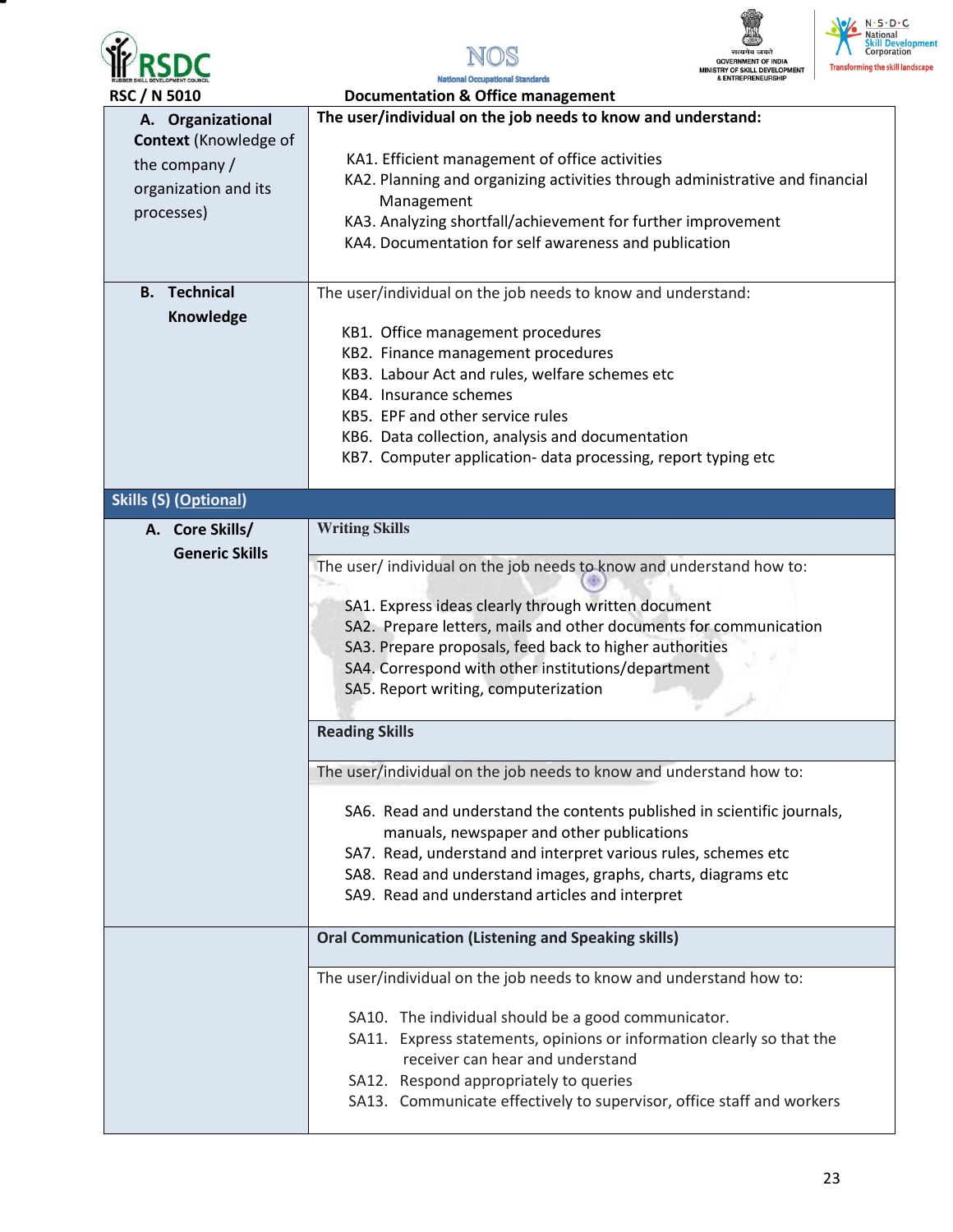







| <b>RSC / N 5010</b>           | <b>Documentation &amp; Office management</b>                                                                          |  |  |
|-------------------------------|-----------------------------------------------------------------------------------------------------------------------|--|--|
| <b>B.</b> Professional Skills | <b>Decision Making</b>                                                                                                |  |  |
|                               |                                                                                                                       |  |  |
|                               | The user/individual on the job needs to know and understand how to                                                    |  |  |
|                               | SB1. Arrive proper decision according to various situations                                                           |  |  |
|                               | <b>Planning and Organizing</b>                                                                                        |  |  |
|                               | The user/individual on the job needs to know and understand how to:                                                   |  |  |
|                               | SB2. Plan the Seasonal activates in priority basis                                                                    |  |  |
|                               | SB3. Fix the task and allotment                                                                                       |  |  |
|                               | SB4. Assign tasks to suitable persons                                                                                 |  |  |
|                               | SB5. Motivate them for better out put and time bound completion of tasks                                              |  |  |
|                               | SB6. Monitor the progress                                                                                             |  |  |
|                               | SB7. All the nursery practices are time bound, hence systematic planning<br>and organizing of activities is important |  |  |
|                               | <b>Customer Centricity</b>                                                                                            |  |  |
|                               |                                                                                                                       |  |  |
|                               | The user/individual on the job needs to know and understand how to:                                                   |  |  |
|                               |                                                                                                                       |  |  |
|                               | SB9. Clarify doubts and to help the customer to choose suitable planting                                              |  |  |
|                               | <b>Materials</b>                                                                                                      |  |  |
|                               | SB10. Brief the field planting techniques and after care                                                              |  |  |
|                               | <b>Problem Solving</b>                                                                                                |  |  |
|                               |                                                                                                                       |  |  |
|                               | The user/individual on the job needs to know and understand how to:                                                   |  |  |
|                               | SB8. Solve problems related to nursery management                                                                     |  |  |
|                               | SB9. Solve labour problems                                                                                            |  |  |
|                               | SB10. Solve problems related to equipments and supply of inputs                                                       |  |  |
|                               | SB11. Solve problems among colleagues                                                                                 |  |  |
|                               | SB12. Diagnose problems and nip in the bud stage itself                                                               |  |  |
|                               | <b>Analytical Thinking</b>                                                                                            |  |  |
|                               | The user/individual on the job needs to know and understand how to:                                                   |  |  |
|                               | SB13. Suggest improvement over the recommended package of practices                                                   |  |  |
|                               | <b>Critical Thinking</b>                                                                                              |  |  |
|                               | The user/individual on the job needs to know and understand how to:                                                   |  |  |
|                               | SB14. Take appropriate action/seek expert opinion to over come critical<br><b>Situations</b>                          |  |  |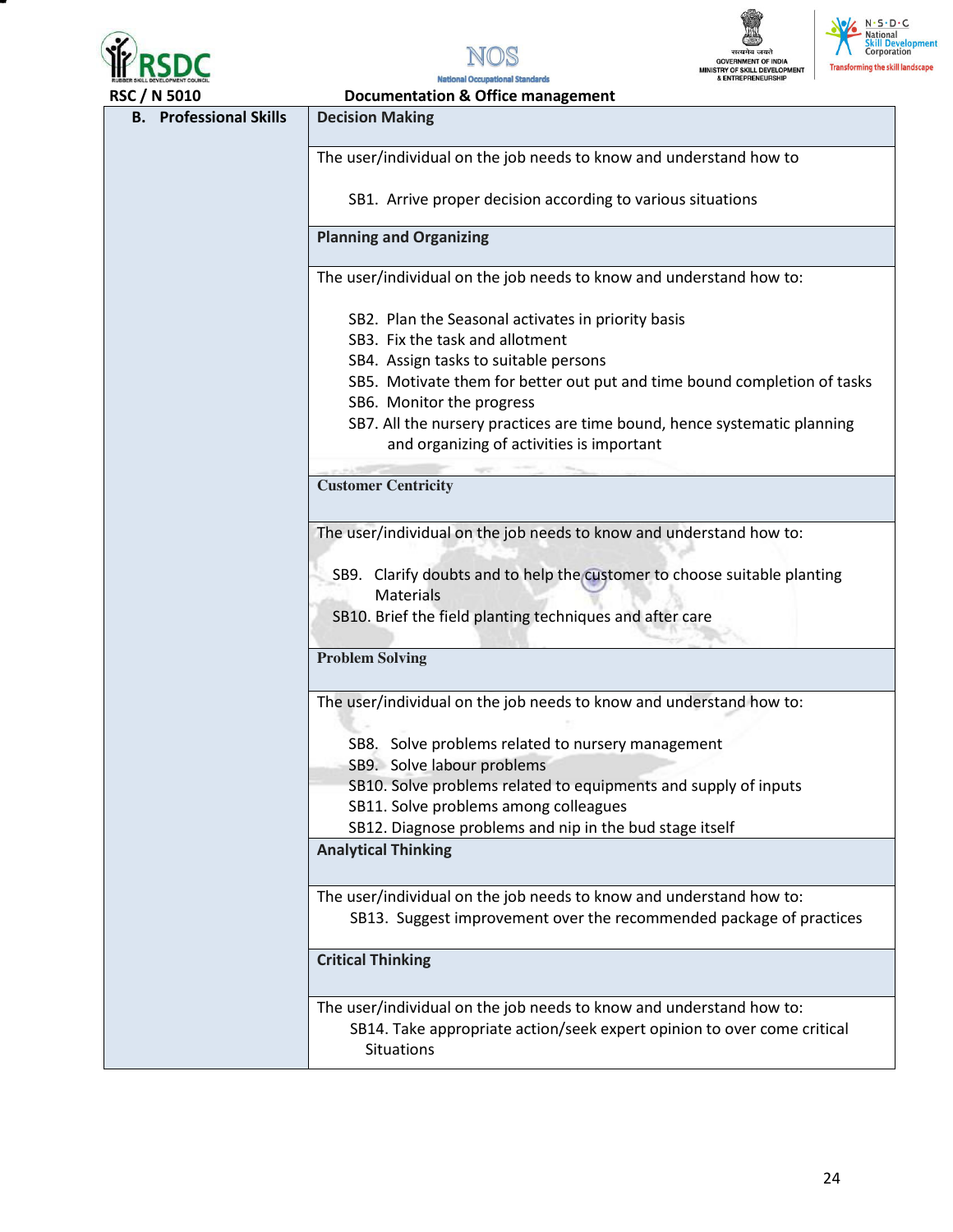





## **NOS Version Control**

| NOS Code                   | <b>RSC/N 5009</b>                               |                         |          |
|----------------------------|-------------------------------------------------|-------------------------|----------|
| Credits(NSQF)              | <b>TBD</b>                                      | <b>Version number</b>   | 1.0      |
| Industry                   | Rubber                                          | <b>Drafted on</b>       | 07/11/13 |
| <b>Industry Sub-sector</b> | <b>Natural Rubber (NR)</b><br><b>Production</b> | Last reviewed on        | 27/03/15 |
| <b>Occupation</b>          | <b>Rubber Nursery</b><br><b>Management</b>      | <b>Next review date</b> | 27/03/16 |



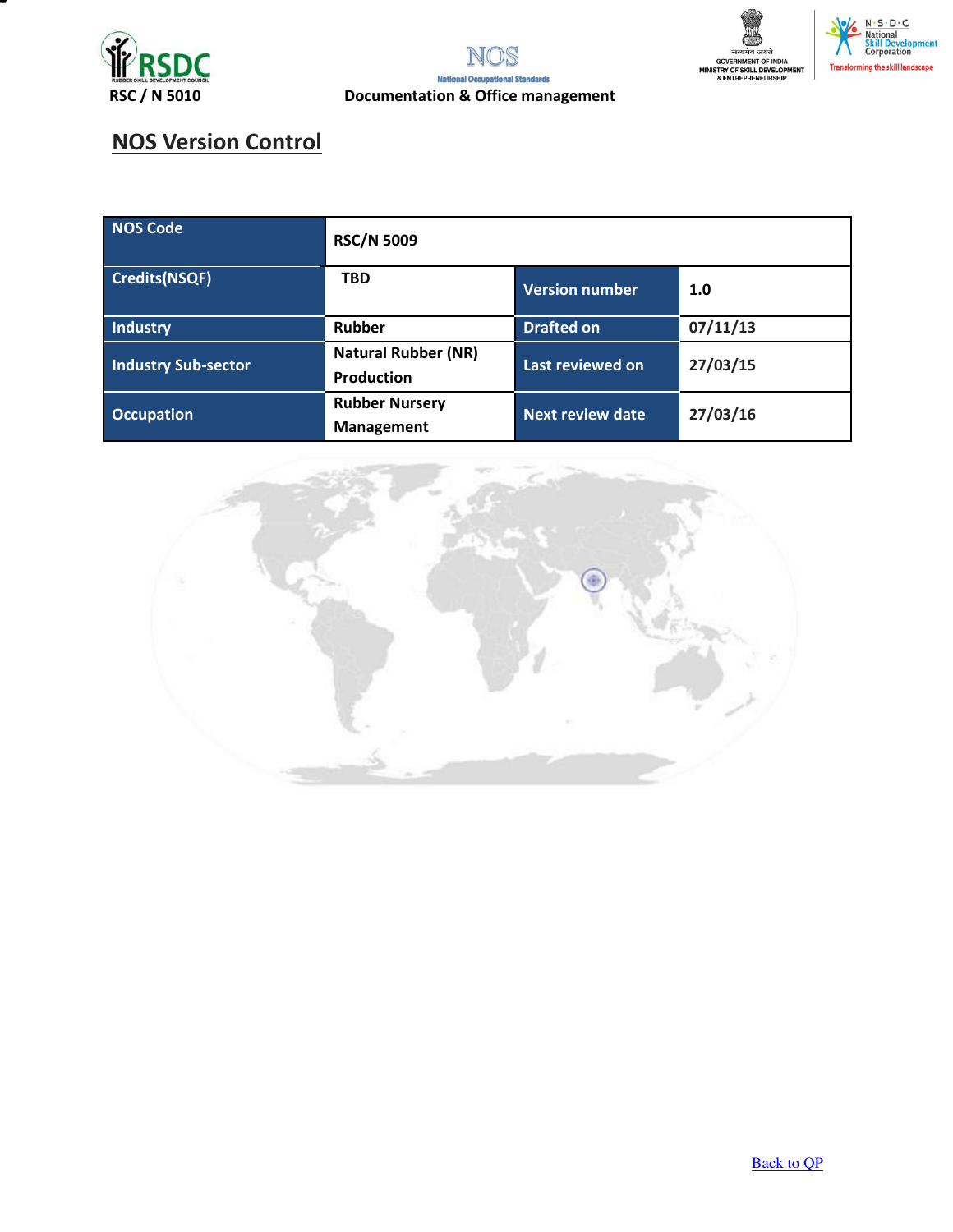





## **National Occupational Standard**



### Overview:

<span id="page-25-0"></span>This unit is about Problem identification & solving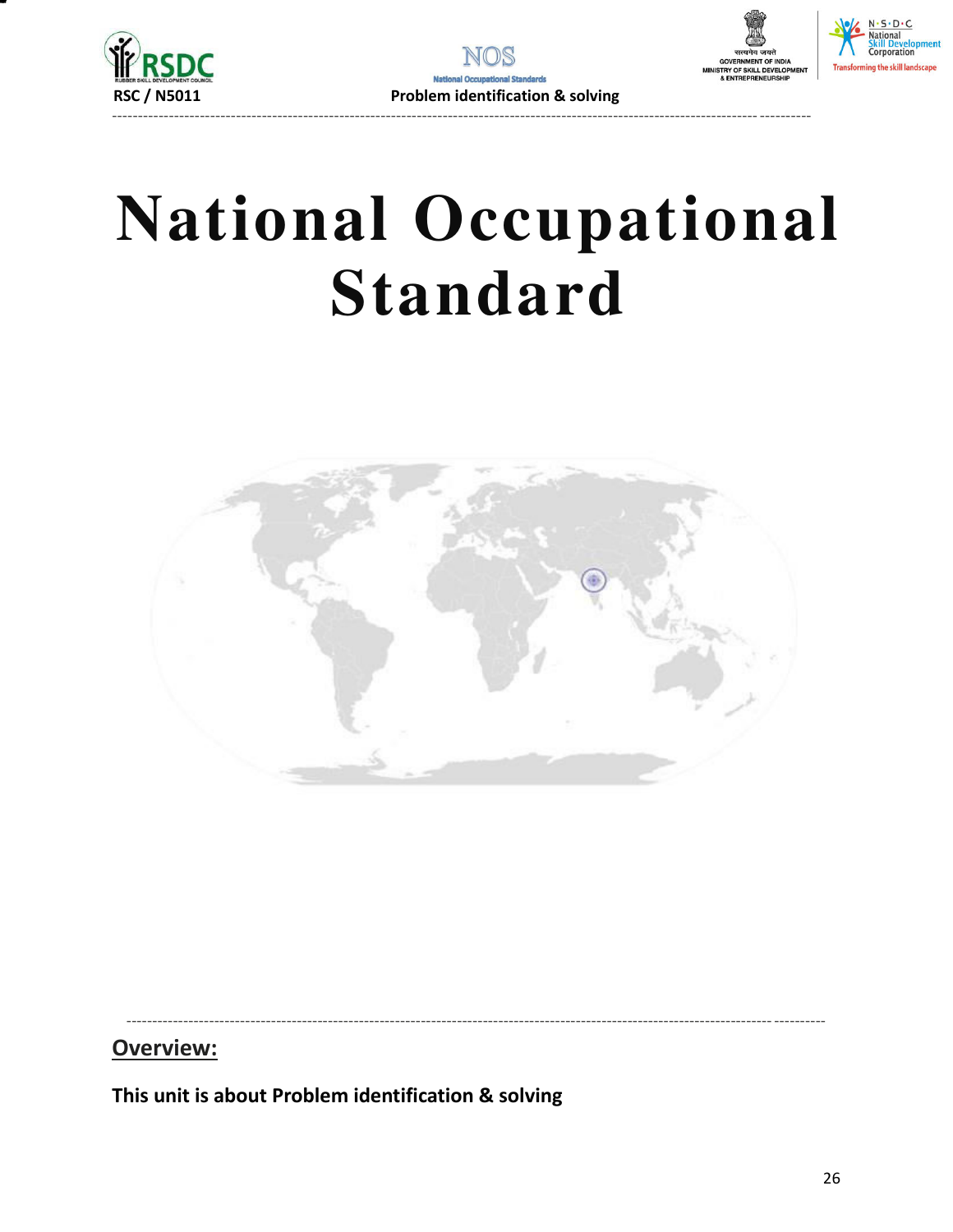

#### NOS **National Occupat Ional Standards RSC / N5011 Problem identification & solving**





| <b>Unit Code</b>            | <b>RSC/N5011</b>                                                                                                                                                                                                                    |
|-----------------------------|-------------------------------------------------------------------------------------------------------------------------------------------------------------------------------------------------------------------------------------|
| <b>Unit Title</b><br>(Task) | <b>Problem identification and solving</b>                                                                                                                                                                                           |
| <b>Description</b>          | This unit is about Problem identification & solving                                                                                                                                                                                 |
| <b>Scope</b>                | This unit/task covers the following:<br>Proficiency in identifying problems across<br><b>Office Management</b><br>Nursery practices<br>$\bullet$<br>Equipments<br>Quality of planting materials<br>$\bullet$<br>Personal management |

### **Performance Criteria(PC) w.r.t. the scope**

| <b>Element</b>                                                                                             | <b>Performance Criteria</b>                                                                                                                                                                                                                                                                                                                        |
|------------------------------------------------------------------------------------------------------------|----------------------------------------------------------------------------------------------------------------------------------------------------------------------------------------------------------------------------------------------------------------------------------------------------------------------------------------------------|
| Problem<br>Identification                                                                                  | To be competent, the individual on the job must be able to know and understand -<br>PC1. Recognize and define the problem<br>PC2. Identify the wrong practices that may lead to problems<br>PC3. Refer previous experience if any<br>PC4. Evaluate the possible impacts if the problems remain unsolved                                            |
| <b>Problem Solving</b>                                                                                     | Nip it in the bud stage itself<br>PC5.<br>Find out possible solutions<br>PC6.<br><b>Evaluate the alternatives</b><br>PC7.<br>Select the best alternative for solution<br>PC8.<br>Plan for implementation<br>PC9.<br>PC10. Implementation according to the existing rules and regulations<br>PC11. Evaluate the results and monitor future problems |
| <b>Knowledge and Understanding (K)</b>                                                                     |                                                                                                                                                                                                                                                                                                                                                    |
| A. Organizational<br><b>Context</b><br>(Knowledge of the<br>company/<br>organization and<br>its processes) | The user/individual on the job needs to know and understand:<br>KA1. Problem solving and conflict management for smooth functioning of the<br>Organization<br>KA2. Harmonious working atmosphere for achieving organizational goals<br>KA3. Public reputation and credibility<br>KA4. Maximum out put with quality                                 |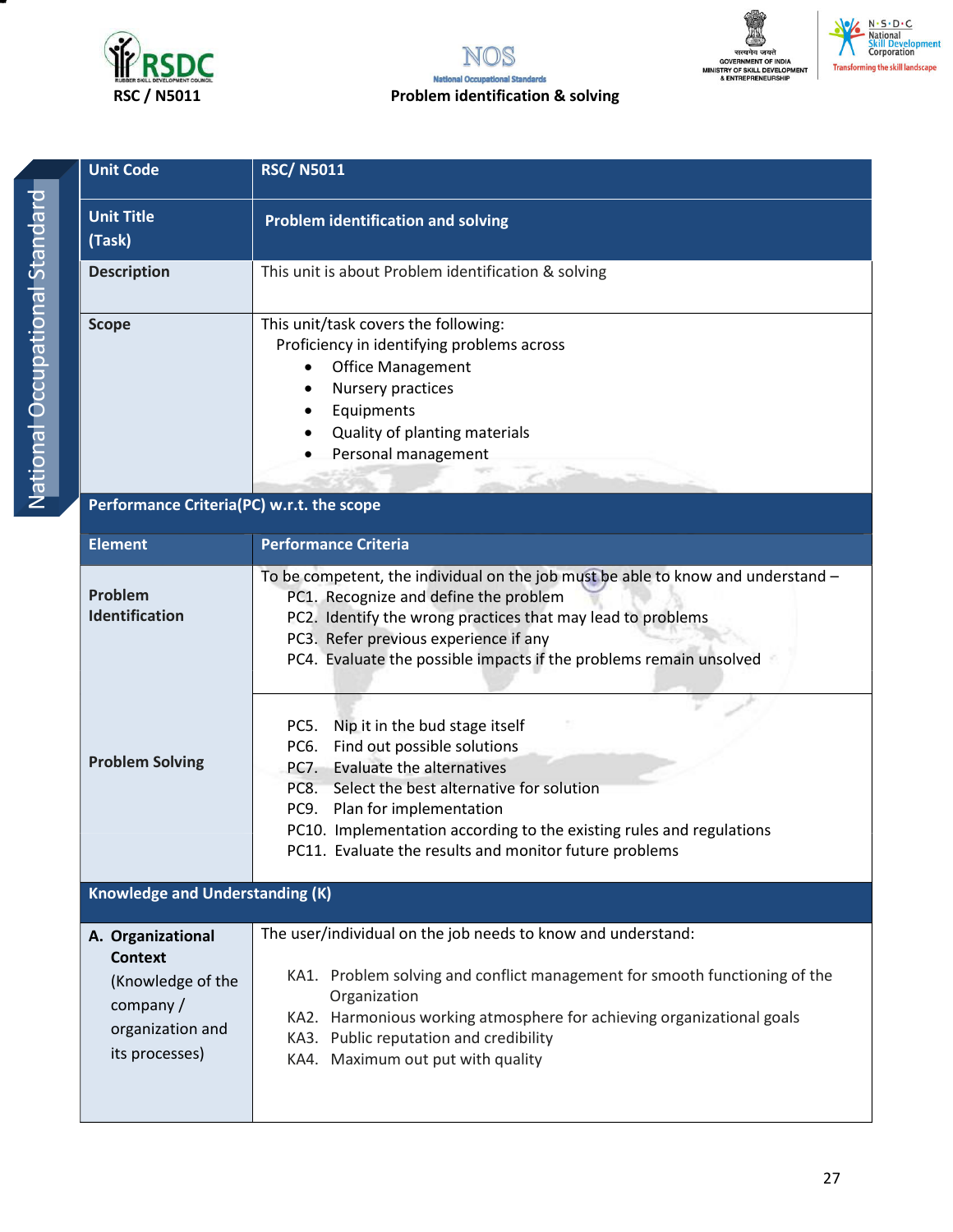







**National Occupational Standards** 

| <b>RSC / N5011</b>               | <b>Problem identification &amp; solving</b>                                    |
|----------------------------------|--------------------------------------------------------------------------------|
| <b>B.</b> Technical              | The user/individual on the job needs to know and understand:                   |
| <b>Knowledge</b>                 |                                                                                |
|                                  | KB1. Problem identification skill                                              |
|                                  | KB2. In-depth knowledge in nursery management practices                        |
|                                  | KB3. Knowledge in Labour Act and rules, welfare schemes etc                    |
|                                  | KB4. Insurance schemes                                                         |
|                                  | KB5. EPF and other service rules                                               |
|                                  | KB6. Problem solving/decision making skill                                     |
|                                  |                                                                                |
| <b>Skills (S) (Optional)</b>     |                                                                                |
|                                  |                                                                                |
| A. Core Skills/                  | <b>Writing Skills</b>                                                          |
| <b>Generic Skills</b>            | The user/individual on the job needs to know and understand how to:            |
|                                  |                                                                                |
|                                  | SA1. Express ideas clearly through written document                            |
|                                  | SA2. Prepare letters, mails and other documents for communication              |
|                                  |                                                                                |
|                                  | SA3. Prepare proposals, feed back to higher authorities                        |
|                                  | SA4. Correspond with other institutions/department                             |
|                                  | SA5. Report writing                                                            |
|                                  |                                                                                |
|                                  | <b>Reading Skills</b>                                                          |
|                                  | The user/individual on the job needs to know and understand how to:            |
|                                  |                                                                                |
|                                  | SA6. Read and understand the contents published in scientific journals,        |
|                                  | manuals, newspaper and other publications                                      |
|                                  |                                                                                |
|                                  | SA7. Read, understand and interpret various rules, schemes etc                 |
|                                  | SA8. Read and understand images, graphs, charts, diagrams etc                  |
|                                  | SA9. Read and understand articles and interpret                                |
|                                  |                                                                                |
|                                  |                                                                                |
|                                  | <b>Oral Communication (Listening and Speaking skills)</b>                      |
|                                  |                                                                                |
|                                  | The user/individual on the job needs to know and understand how to:            |
|                                  |                                                                                |
|                                  | SA10. The individual should be a good communicator.                            |
|                                  | SA11. Express statements, opinions or information clearly so that the receiver |
|                                  | can hear and understand                                                        |
|                                  | SA12. Respond appropriately to queries                                         |
|                                  | SA13. Communicate effectively to supervisor, office staff and workers          |
|                                  |                                                                                |
|                                  |                                                                                |
|                                  |                                                                                |
|                                  |                                                                                |
| <b>Professional Skills</b><br>В. | <b>Decision Making</b>                                                         |
|                                  |                                                                                |
|                                  | The user/individual on the job needs to know and understand how to             |
|                                  |                                                                                |
|                                  | SB1. Arrive proper decision according to various situations                    |
|                                  |                                                                                |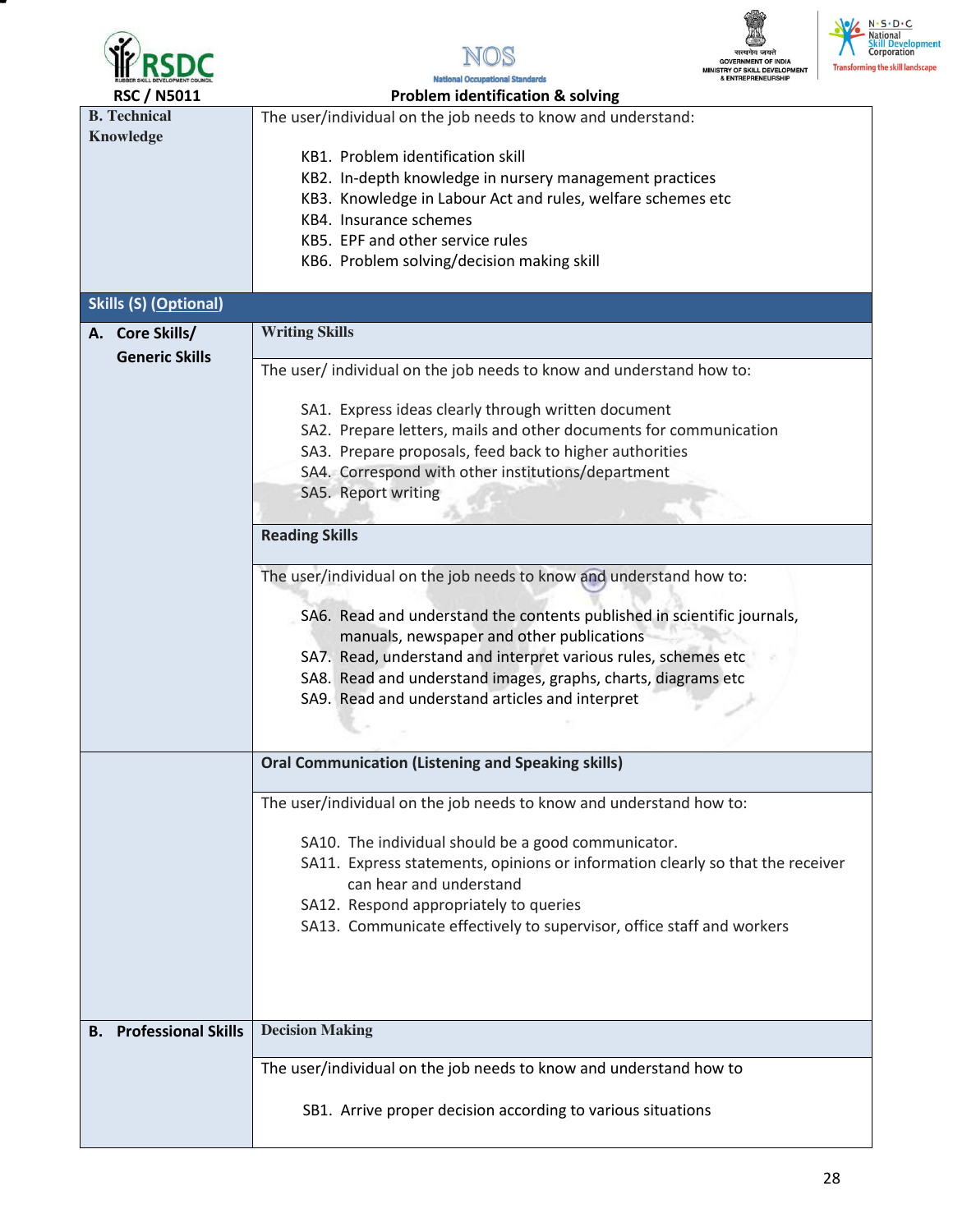

т







N.S.D.C.<br>National<br>Skill Development<br>Corporation **Transforming the skill landscape** 

| <b>RSC / N5011</b> | <b>Problem identification &amp; solving</b>                                                                                                                         |
|--------------------|---------------------------------------------------------------------------------------------------------------------------------------------------------------------|
|                    | <b>Planning and Organizing</b>                                                                                                                                      |
|                    | The user/individual on the job needs to know and understand how to:                                                                                                 |
|                    | SB2. Plan the Seasonal activates in priority basis                                                                                                                  |
|                    | SB3. Fix the task and allotment                                                                                                                                     |
|                    | SB4. Assign tasks to suitable persons                                                                                                                               |
|                    | SB5. Motivate them for better out put and time bound completion of tasks                                                                                            |
|                    | SB6. Monitor the progress                                                                                                                                           |
|                    | SB7. All the nursery practices are time bound, hence systematic planning and<br>organizing of activities is important                                               |
|                    | <b>Problem Solving</b>                                                                                                                                              |
|                    | The user/individual on the job needs to know and understand how to                                                                                                  |
|                    | SB8. Solve problems related to nursery management                                                                                                                   |
|                    | SB9. Solve labour problems                                                                                                                                          |
|                    | SB10. Solve problems related to equipments and supply of inputs<br>SB11. Solve problems among colleagues                                                            |
|                    | SB12. Diagnose problems and nip in the bud stage itself                                                                                                             |
|                    | <b>Customer Centricity</b>                                                                                                                                          |
|                    |                                                                                                                                                                     |
|                    | The user/individual on the job needs to know and understand how to:                                                                                                 |
|                    | SB9. Clarify doubts and to help the customer to choose suitable planting<br><b>Materials</b>                                                                        |
|                    | SB10. Brief the field planting techniques and after care                                                                                                            |
|                    | <b>Analytical Thinking</b>                                                                                                                                          |
|                    | The user/individual on the job needs to know and understand how to:<br>SB13. Suggest improvement over the recommended package of practices                          |
|                    | <b>Critical Thinking</b>                                                                                                                                            |
|                    | The user/individual on the job needs to know and understand how to:<br>SB14. Take appropriate action/seek expert opinion to over come critical<br><b>Situations</b> |
|                    |                                                                                                                                                                     |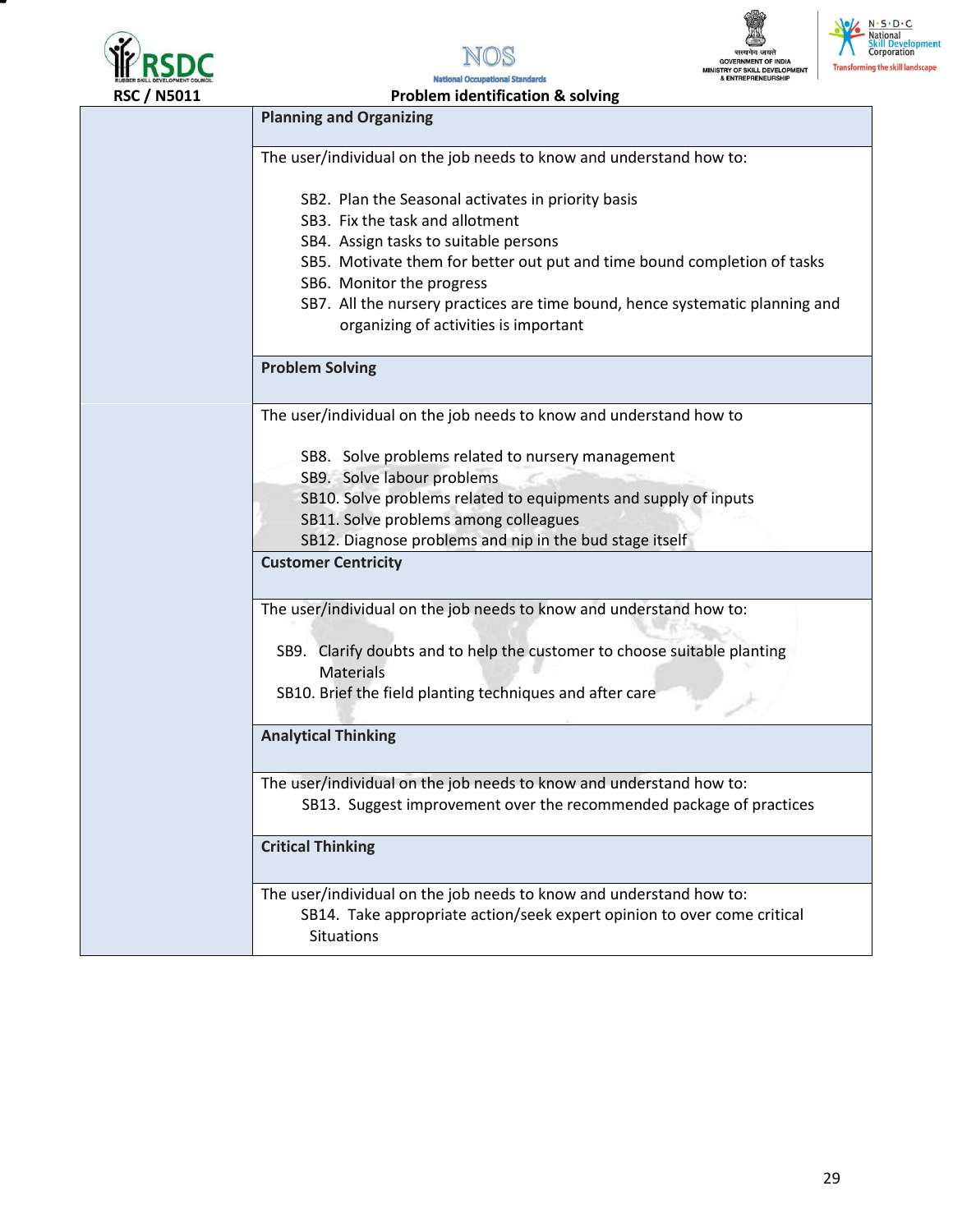





**tent** 

## **NOS Version Control**

| <b>NOS Code</b>            | <b>RSC/N 5011</b>                               |                         |          |
|----------------------------|-------------------------------------------------|-------------------------|----------|
| <b>Credits(NSQF)</b>       | <b>TBD</b>                                      | <b>Version number</b>   | 1.0      |
| Industry                   | <b>Rubber</b>                                   | <b>Drafted on</b>       | 07/11/13 |
| <b>Industry Sub-sector</b> | <b>Natural Rubber (NR)</b><br><b>Production</b> | Last reviewed on        | 27/03/15 |
| <b>Occupation</b>          | <b>Rubber Nursery</b><br>Management             | <b>Next review date</b> | 27/03/16 |



**[Back to QP](#page-1-0)**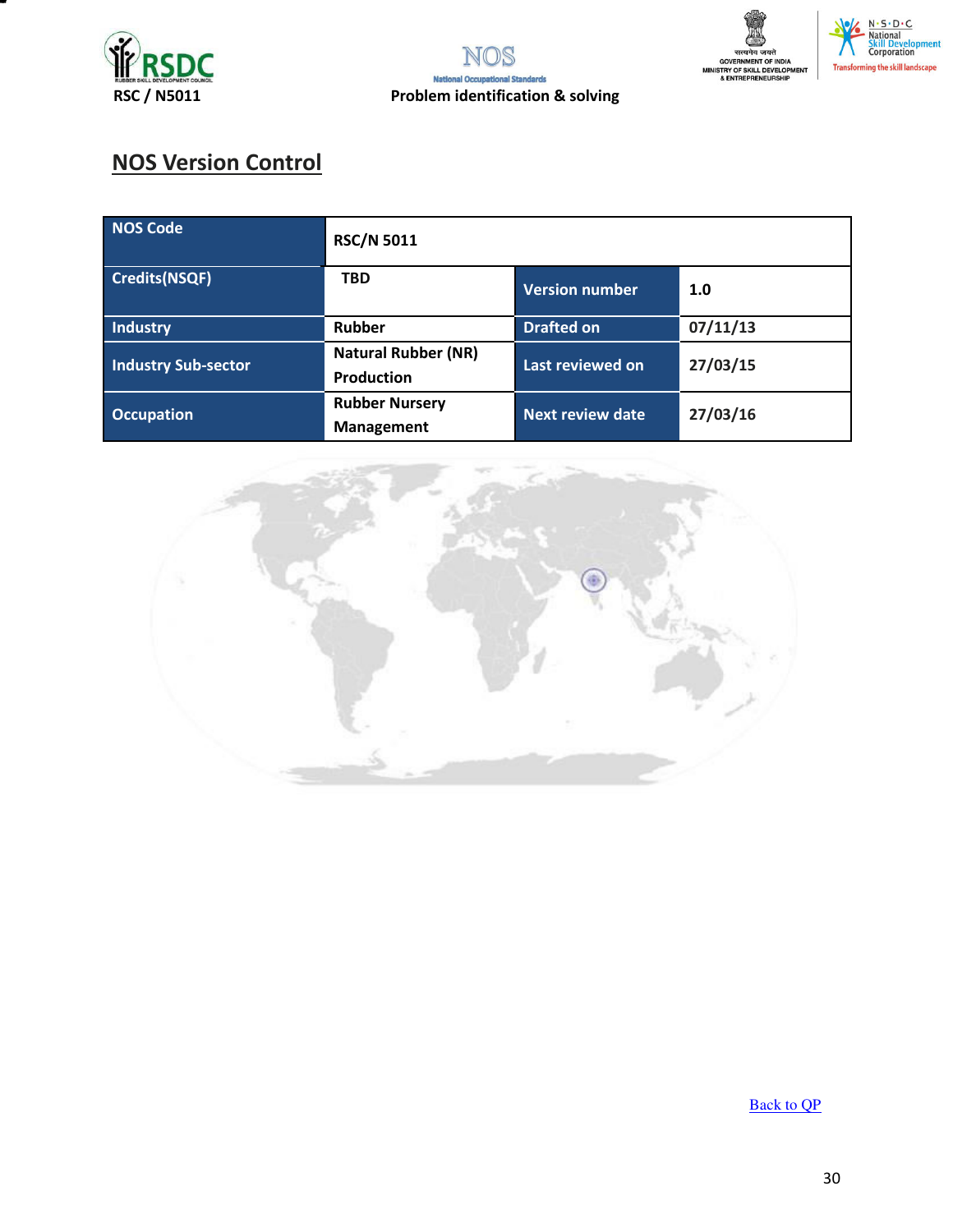#### **CRITERIA FOR ASSESSMENT OF TRAINEES**

| Job Role                           |                                  | Rubber Nursery Manager                                                                                                                                                                                                                                                                                                                                                                              |                |                         |                |
|------------------------------------|----------------------------------|-----------------------------------------------------------------------------------------------------------------------------------------------------------------------------------------------------------------------------------------------------------------------------------------------------------------------------------------------------------------------------------------------------|----------------|-------------------------|----------------|
| <b>Qualification Pack</b>          |                                  | RSC/Q 6001                                                                                                                                                                                                                                                                                                                                                                                          |                |                         |                |
| Sector Skill Council               |                                  | Rubber Skill Development Council                                                                                                                                                                                                                                                                                                                                                                    |                |                         |                |
|                                    | <b>Guidelines for Assessment</b> |                                                                                                                                                                                                                                                                                                                                                                                                     |                |                         |                |
|                                    |                                  | 1. Criteria for assessment for each Qualification Pack will be created by the Sector Skill Council. Each Performance Criteria (PC) will be assigned<br>marks proportional to its importance in NOS. SSC will also lay down proportion of marks for Theory and Skills Practical for each PC<br>2. The assessment for the theory part will be based on knowledge bank of questions created by the SSC |                |                         |                |
|                                    | per assessment criteria below)   | 3. Individual assessment agencies will create unique question papers for theory part for each candidate at each examination/training center (as                                                                                                                                                                                                                                                     |                |                         |                |
| on this criteria                   |                                  | 4. Individual assessment agencies will create unique evaulations for skill practical for every student at each examination/training center based                                                                                                                                                                                                                                                    |                |                         |                |
| pass the Qualification Pack        |                                  | 5. To pass the Qualification Pack, every trainee should score a minimum of 70% in every NOS<br>6. In case of successfully passing only certain number of NOS's, the trainee is eligible to take subsequent assessment on the balance NOS's to                                                                                                                                                       |                |                         |                |
|                                    |                                  |                                                                                                                                                                                                                                                                                                                                                                                                     |                | <b>Marks Allocation</b> |                |
|                                    |                                  |                                                                                                                                                                                                                                                                                                                                                                                                     | <b>Tot</b>     | <b>Theor</b>            | <b>Practic</b> |
| <b>NOS</b>                         | <b>Elements</b>                  | <b>Performance Criteria</b>                                                                                                                                                                                                                                                                                                                                                                         | al             | y                       | al             |
|                                    | Selection of                     | PC1. Ensure the quality of the seeds                                                                                                                                                                                                                                                                                                                                                                | 5              | $\overline{2}$          | 3              |
| RSC /N 6001                        | good quality                     | PC2. Determine/assess the viability of the seed                                                                                                                                                                                                                                                                                                                                                     | $\overline{2}$ | 2                       | $\mathbf{0}$   |
| Managing of<br>seedling<br>nursery | seeds                            | PC3. Choose apt method for temporary storage of seeds                                                                                                                                                                                                                                                                                                                                               | 7              | 4                       | 3              |
|                                    |                                  | PC4. Manage timely sowing of the seeds                                                                                                                                                                                                                                                                                                                                                              | 3              | 3                       | $\mathbf{0}$   |
|                                    | Management<br>of seedling        | PC5. Cast proper land preparation technique and design germination beds and<br>seedling nursery beds                                                                                                                                                                                                                                                                                                | 8              | $\overline{2}$          | 6              |
|                                    | nursery                          | PC6. Ensure planting of germinated seeds at the right stage                                                                                                                                                                                                                                                                                                                                         | 3              | 3                       | 0              |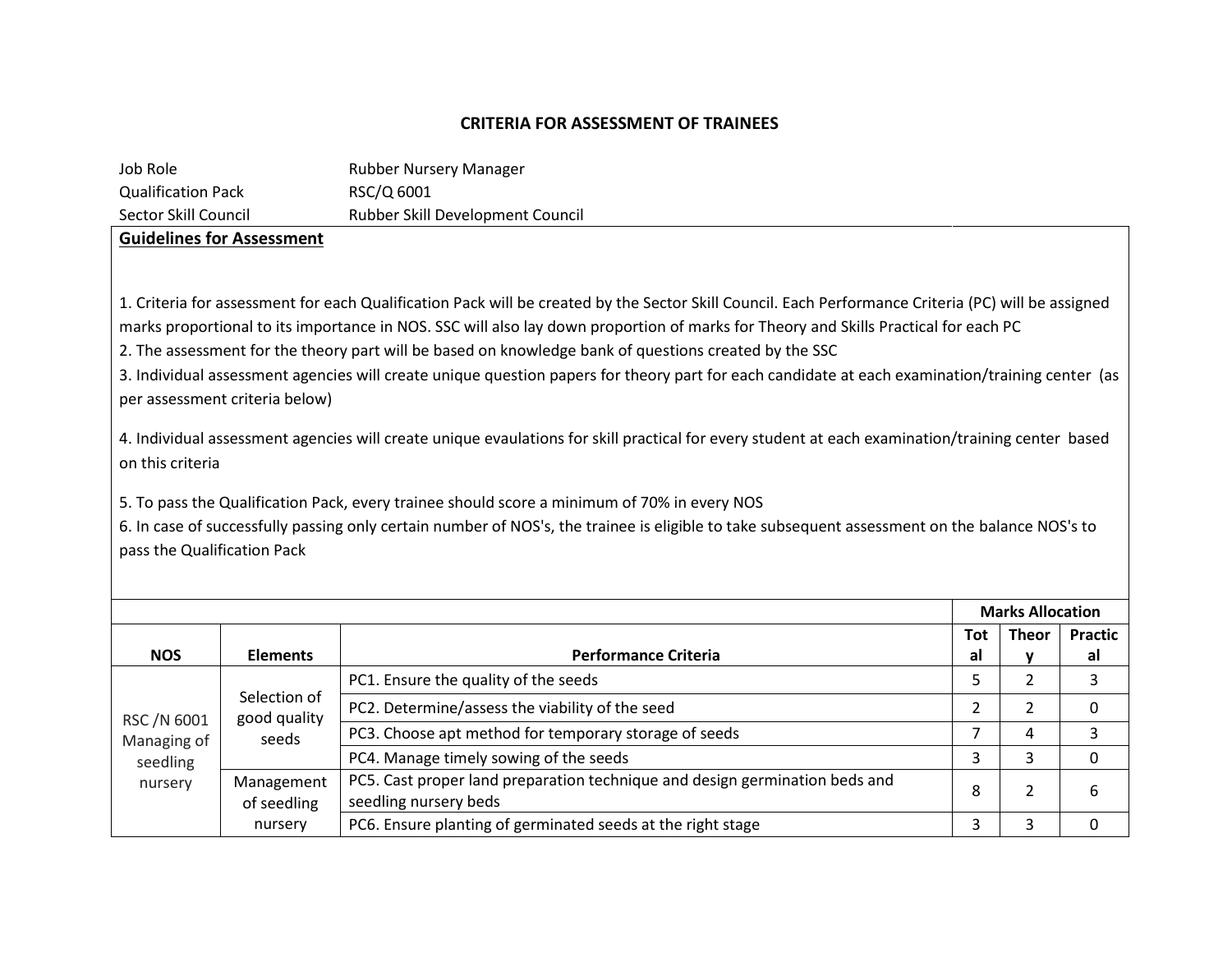|                        |                                   | PC7. Implement timely weeding, fertilizer application, mulching irrigation etc | 6              | 6              | 0                       |
|------------------------|-----------------------------------|--------------------------------------------------------------------------------|----------------|----------------|-------------------------|
|                        |                                   | PC8. Identify diseases and prescribe chemicals for disease management          | 12             | 4              | 8                       |
|                        | Management                        | PC9. Identify clones for raising multi clone bud wood nursery                  | 12             | $\overline{4}$ | 8                       |
|                        | of bud wood                       | PC10. Manage development and proper maintenance                                | 3              | 3              | $\mathbf 0$             |
|                        | nursery                           | PC11. Ensure Quality of materials for bud grafting/sale                        | 12             | 6              | 6                       |
|                        | Management                        | PC12. Manage timely bud grafting with desired clone                            | 3              | 3              | $\pmb{0}$               |
|                        | of bud<br>grafting                | PC13. Ensure utilization of good quality scion for bud grafting                | 9              | 3              | 6                       |
|                        | Management                        | PC14. Manage development and maintenance of Poly bag plants                    | 5              | 5              | $\mathbf 0$             |
|                        | of advanced                       | PC15. Manage development and maintenance of root trainer plants                | 5              | 5              | $\mathbf 0$             |
|                        | planting<br>materials             | PC16. Certify the quality of planting materials for sale                       | 5              | 5              | $\mathbf 0$             |
|                        |                                   |                                                                                | 100            | 60             | 40                      |
|                        | Selection of                      | PC1. Ensure the quality of the seeds                                           | 10             | $\overline{2}$ | $\bf 8$                 |
|                        | good quality<br>seeds             | PC2. Manage timely sowing of the seeds                                         | 3              | 3              | $\boldsymbol{0}$        |
|                        | Planting                          | PC3. Ensure planting of seeds germinated within two weeks                      | $\overline{7}$ | 3              | $\overline{4}$          |
|                        | sorted                            | PC4. Ensure planting of germinated seeds at the right stage                    | $\overline{7}$ | 3              | $\overline{\mathbf{4}}$ |
|                        | germinated                        | PC5. Implement timely weeding, fertilizer application, mulching irrigation etc | $\overline{2}$ | $\overline{2}$ | $\mathbf 0$             |
| RSC /N 6002<br>Quality | seedlings and<br>proper<br>upkeep | PC6. Identify diseases and prescribe chemicals for disease management          | 10             | $\overline{2}$ | 8                       |
| control and            | Assure bud                        | PC7. Manage development and proper maintenance                                 | $\overline{2}$ | $\overline{2}$ | $\mathbf 0$             |
| dispatching            | wood Quality                      | PC8. Timely pruning/cut back                                                   | 12             | $\pmb{4}$      | $\,8\,$                 |
| of planting            | Timely bud                        | PC9. Manage timely bud grafting with desired clone                             | $\overline{7}$ | 4              | 3                       |
| materials              | grafting and                      | PC10. Ensure utilization of good quality scion for bud grafting                |                |                |                         |
|                        | ensure                            |                                                                                | 10             |                |                         |
|                        | utilization of                    |                                                                                |                |                |                         |
|                        | vigorous scion                    |                                                                                |                | $\overline{4}$ | 6                       |
|                        | Utilization of                    | PC11. Select quality bud grafted stumps for raising Poly bag plants            | 8              | 3              | 5                       |
|                        | selected bud                      | PC12. Select quality bud grafted stumps for raising Root trainer plants        | 8              | 3              | 5                       |
|                        | grafted<br>stumps for             | PC13. Good maintenance of nursery                                              | 3              | 3              | 0                       |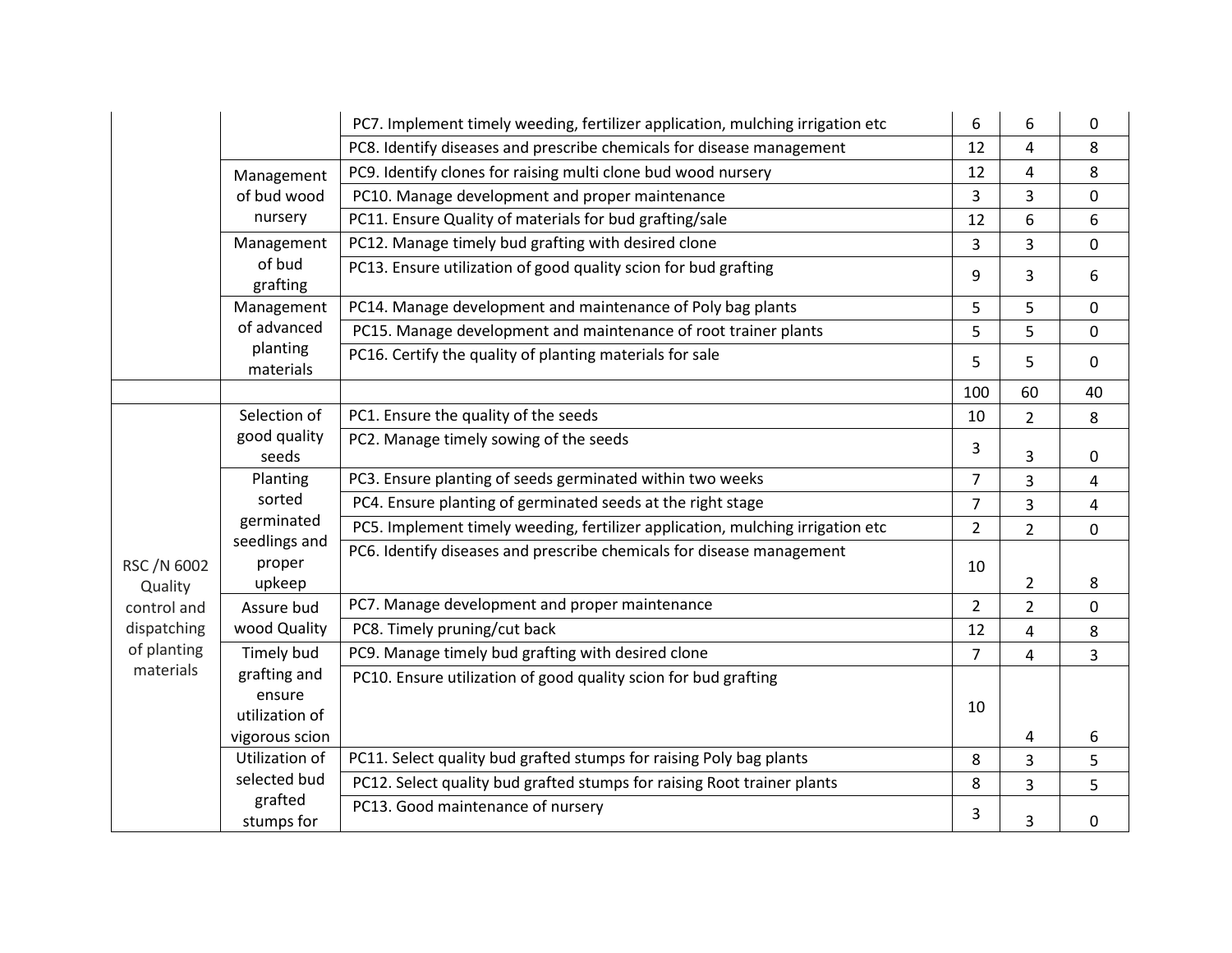|                            | raising<br>advanced<br>planting |                                                                                                        |                |              |              |
|----------------------------|---------------------------------|--------------------------------------------------------------------------------------------------------|----------------|--------------|--------------|
|                            | materials                       |                                                                                                        |                |              |              |
|                            |                                 | PC14. Assess quality of planting materials                                                             | 12             | 0            | 8            |
|                            | Quality                         | PC15. Prepare planting materials for transportation                                                    | $\mathbf{1}$   | $\mathbf{1}$ | $\mathbf 0$  |
|                            | certification                   | PC16. Proper packing and despatch                                                                      | 1              | $\mathbf{1}$ | 0            |
|                            | and sale                        | PC17. Prepare document for transit (Road permit for inter/intra transit, sale tax<br>documents etc)    | 1              | 0            | $\mathbf{1}$ |
|                            |                                 |                                                                                                        | 104            | 40           | 60           |
|                            |                                 | PC1. Planning- decide the mission and objectives and take necessary steps to Achieve<br>the objectives | 5              | 5            | 0            |
|                            | <b>Basic</b>                    | PC2. Organizing-assigning tasks and allocating resources to individuals                                | 5              | 5            | $\mathbf 0$  |
|                            | Management<br><b>Functions</b>  | PC3. Staffing- determining manpower requirements and placement                                         | $\overline{7}$ | 4            | 3            |
|                            |                                 | PC4. Leading- Motivating and directing staff crew towards the achievement                              | $\overline{7}$ | 4            | 3            |
|                            |                                 | PC5. Monitor the activities                                                                            | $\overline{7}$ | 4            | 3            |
|                            | Conflict<br>Management/         | PC6. Identify the conflict/problem                                                                     | 8              | 3            | 5            |
| RSC /N 5009<br>Human       |                                 | PC7. Diagnose the reason                                                                               | 10             | 4            | 6            |
|                            | Problem                         | PC8. Develop solutions                                                                                 | 10             | 5            | 5            |
| Resource                   | solving                         | PC9. Implement and review                                                                              | 6              | 6            | $\pmb{0}$    |
| Managemen<br>t and welfare | Human                           | PC10. Place right type of people in the right number for right place                                   | 9              | 4            | 5            |
|                            | Resource                        | PC11. Motivate the staff crew to increase turn over                                                    | 5              | 5            | $\mathbf 0$  |
|                            | Planning &<br>Management        | PC12. Performance appraisal for human resource development                                             | 4              | 4            | $\mathbf 0$  |
|                            | Human                           | PC13. Assess training need for skill development                                                       | 4              | 4            | $\mathbf 0$  |
|                            | Resource<br>Development         | PC14. Organize suitable training programmes for skill development/capacity building                    | 4              | 4            | 0            |
|                            | Implement                       | PC15. EPF for workers                                                                                  | 3              | 3            | $\mathbf 0$  |
|                            | welfare                         | PC16. Group insurance schemes and Health Insurance                                                     | 3              | 3            | $\pmb{0}$    |
|                            | programmes                      | PC17. Production linked incentive/bonus schemes                                                        | 3              | 3            | $\mathbf 0$  |
|                            |                                 |                                                                                                        | 100            | 70           | 30           |
| RSC /N 5010                | Office                          | PC1. General office procedures                                                                         | 7              | 4            | 3            |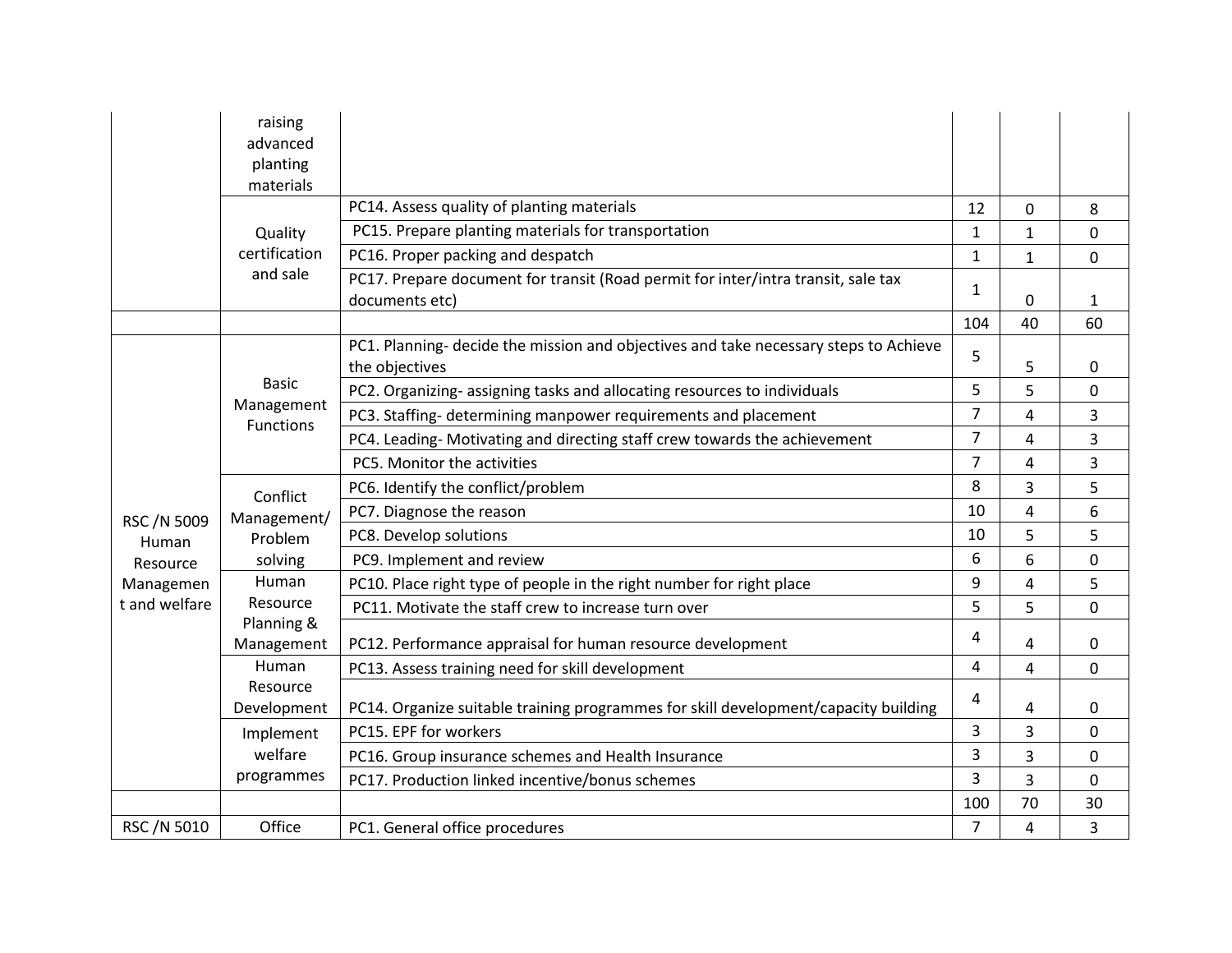| Documentati                              | management                   | PC2. Record keeping and file maintenance                                          | $\overline{7}$ | 4              | 3              |
|------------------------------------------|------------------------------|-----------------------------------------------------------------------------------|----------------|----------------|----------------|
| on & Office                              |                              | PC3. Leave and allowance/wages rules                                              | 4              | 4              | $\mathbf 0$    |
| management                               |                              | PC4. Workers other benefit rules                                                  | 4              | 4              | 0              |
|                                          |                              | PC5. Monitor office activities                                                    | $\overline{2}$ | $\overline{2}$ | $\mathbf 0$    |
|                                          |                              | PC6. Dealing cash/effecting payments                                              | 7              | 4              | 3              |
|                                          | Account                      | PC7. Proper accounting and book keeping                                           | 3              | 3              | 0              |
|                                          | maintenance                  | PC8. Regulating expenditure as per fund allocation                                | 4              | 4              | $\mathbf 0$    |
|                                          |                              | PC9. Income and expenditure statement preparation                                 | 8              | 4              | 4              |
|                                          | <b>Balance sheet</b>         | PC10. Annual budget preparation as per target                                     | 8              | $\overline{4}$ | 4              |
|                                          | & Budget                     | PC11. Annual balance sheet preparation                                            | 8              | 4              | $\overline{4}$ |
|                                          | Preparation                  | PC12. Annual EPF statements & other statements                                    | $\overline{7}$ | 4              | 3              |
|                                          | Input/equipm<br>ent purchase | PC13. Input & equipment requirement                                               | 3              | 3              | 0              |
|                                          | &<br>management              | PC14. Purchase, effective utilization & management                                |                |                |                |
|                                          | Data                         | PC15. Collection and recording of all nursery data                                | 12             | 4              | 8              |
|                                          | collection,                  | PC16. Compilation, analysis and triangulation                                     | 8              | 4              | 4              |
|                                          | analysis &<br>documentatio   |                                                                                   | 8              |                |                |
|                                          | n                            | PC17. Documentation for publication, reporting and recording for future reference |                | 4              | 4              |
|                                          |                              |                                                                                   | 100            | 60             | 40             |
|                                          |                              | PC1. Recognize and define the problem                                             | 13             | 5              | 8              |
|                                          | Problem                      | PC2. Identify the wrong practices that may lead to problems                       | 15             | 10             | 5              |
|                                          | Identification               | PC3. Refer previous experience if any                                             | 6              | 6              | $\mathbf 0$    |
| RSC /N 5011<br>Problem<br>identification |                              | PC4. Evaluate the possible impacts if the problems remain unsolved                | 14             | 10             | $\overline{4}$ |
|                                          |                              | PC5. Nip it in the bud stage itself                                               | 4              | 4              | $\mathbf 0$    |
|                                          |                              | PC6. Find out possible solutions                                                  | 8              | 6              | $\overline{2}$ |
| & solving                                | Problem                      | PC7. Evaluate the alternatives                                                    | 9              | $\overline{7}$ | $\overline{2}$ |
|                                          | Solving                      | PC8. Select the best alternative for solution                                     | 10             | 8              | $\overline{2}$ |
|                                          |                              | PC9. Plan for implementation                                                      | 8              | 6              | $\overline{2}$ |
|                                          |                              | PC10. Implementation according to the existing rules and regulations              | 7              | 4              | 3              |